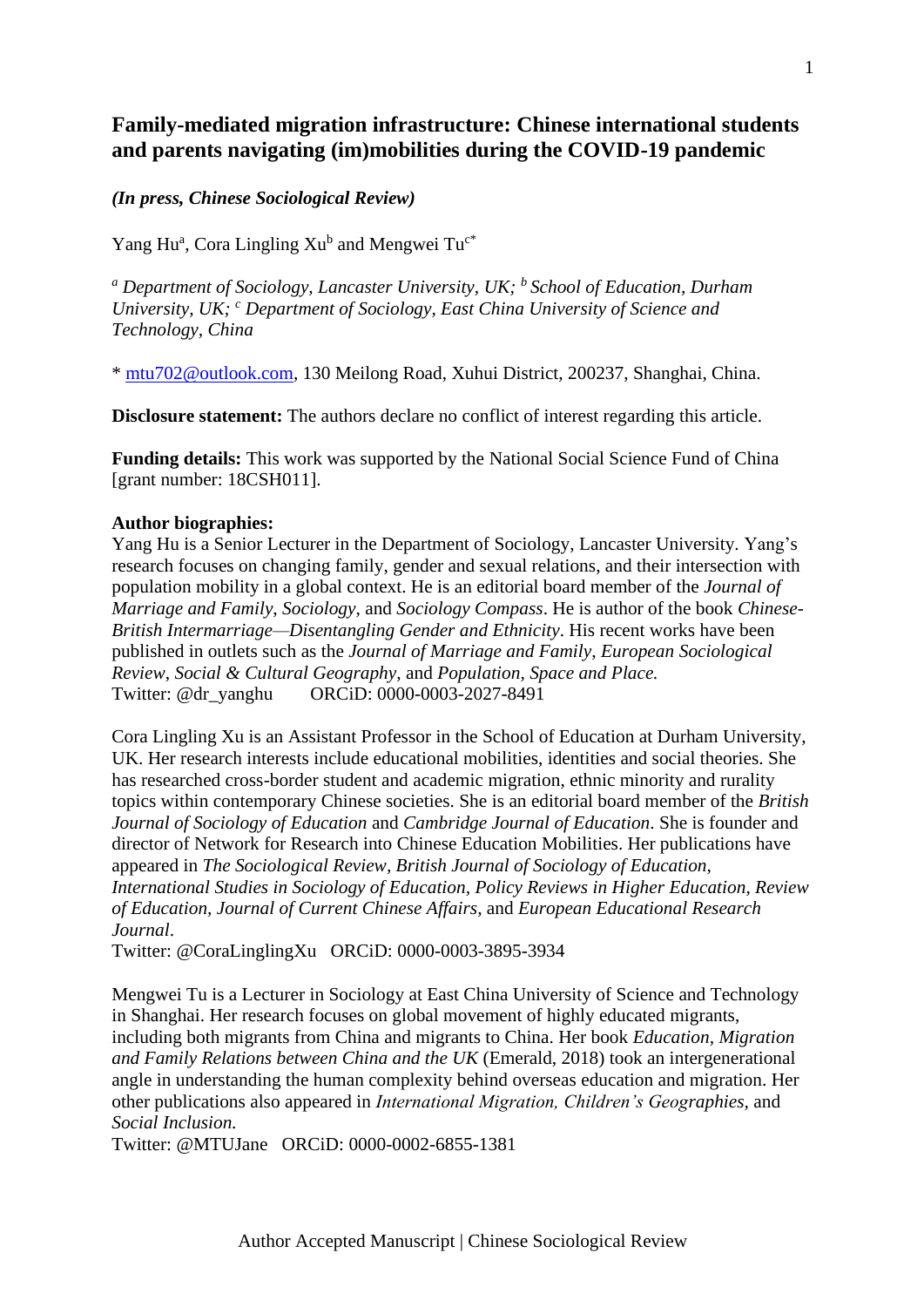## **Family-mediated migration infrastructure: Chinese international students and parents navigating (im)mobilities during the COVID-19 pandemic**

#### **Abstract**

The outbreak of the COVID-19 pandemic and associated responses such as border closure, lockdown measures and flight controls have severely disrupted transnational infrastructures that sustain, channel, organize, and condition international migration. This infrastructural disruption has led to the double exclusion of temporary migrants from both sending and host societies. In this context, we explore how Chinese international students in the United Kingdom and their parents in China navigate transnational (im)mobilities during the pandemic. In doing so, we develop the conceptualization of "family-mediated migration infrastructure" to elucidate the role played by transnational family relationships in brokering information, mobilizing resources, and coordinating disjointed acts of institutional players in order to sustain transnational (im)mobility. We also reveal a distinctive emotional doublebind in the process of family-mediated infrastructuring, which requires members of transnational families to strategically perform emotional engagement and detachment in complex ways. Our findings highlight the functional resilience and emotional vulnerability of family-mediated transnational migration infrastructure, and render visible the intimate fabrics that contribute to sustaining transnationalism during the pandemic.

**Keywords:** Chinese, COVID-19, Family, Infrastructure, International Students, Migration, Transnational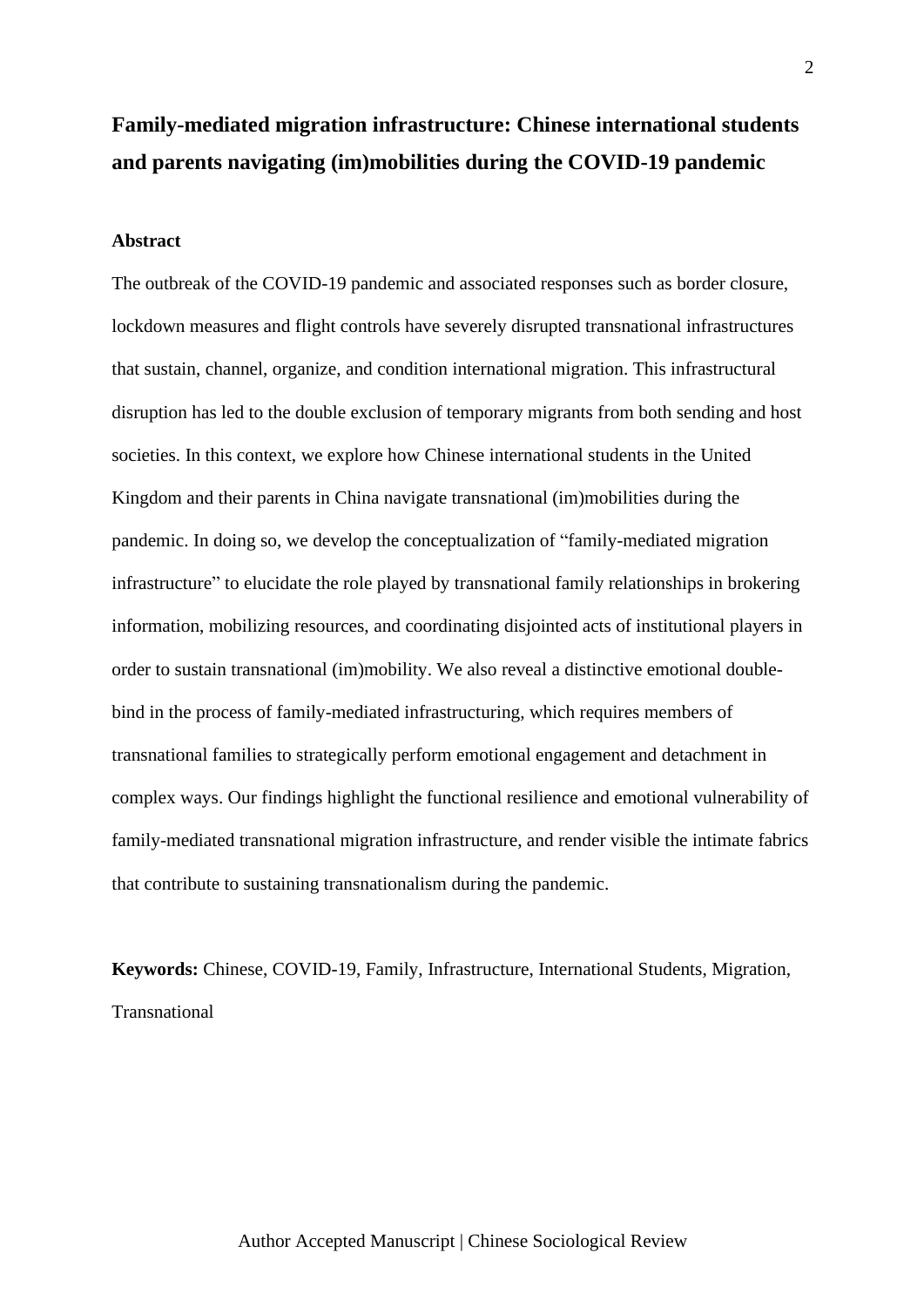#### **Introduction**

In an age of global mobilities, the outbreak of the COVID-19 pandemic has brought the world to a halt (Kraemer et al. 2020). Nation-states have tightened their borders. International flights are curtailed. As distinct states devise vastly different responses, information on the pandemic is fragmented along nation-state lines (Cornelson and Miloucheva 2020). Unlike in regional disasters such as earthquakes and hurricanes where transnational mobilization forms a key dimension of disaster relief (Comfort 2005; Cook and Butz 2016; Floristella 2016), immobility has been imposed to slow down the spread of COVID-19. As the pandemic severely disrupts transnational migration infrastructures, including transportation, regulatory frameworks, institutional coordination and commercial brokerage, millions of temporary migrants are stranded in their host countries (Chakraborty and Maity 2020).

The disruption of normative social order provides an opportunity for the development of new, alternative ones. The context of "infrastructural disruption" raises several pertinent questions: How do temporary migrants navigate transnational (im)mobility during the pandemic? How, if at all, does an alternative set of infrastructures emerge to sustain such (im)mobility? What are the characterizing features of the alternative infrastructures, and what are their implications for transnational mobilities in a post-pandemic world?

To answer these questions, our empirical case focuses on how Chinese international students in the United Kingdom (UK) and their parents in China navigate transnational (im)mobility during the COVID-19 pandemic. Specifically, we ask how Chinese international students and their parents make sense of risks associated with COVID-19 in a transnational context and how they make decisions regarding whether to remain in the UK and subsequently navigate when and how to return to China. As the largest body of international students, 928,090 Chinese students studied overseas at a tertiary level in 2019 (United Nations Educational, Scientific and Cultural Organization [UNESCO] 2020)—120,000 of

#### Author Accepted Manuscript | Chinese Sociological Review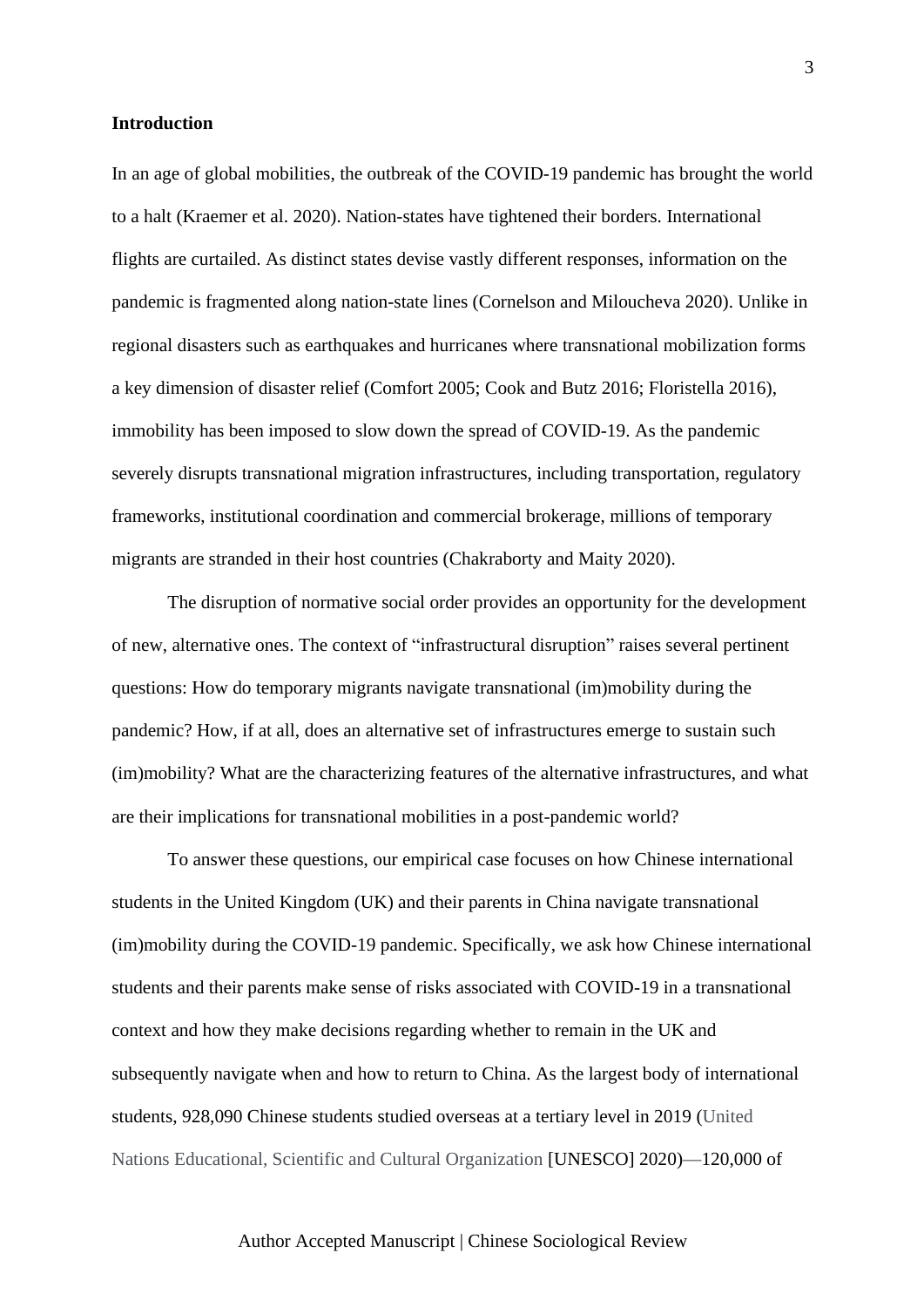whom are enrolled in British universities (Jeffreys 2020). Despite global curtailment of geographical mobility during the pandemic, international students are among the most mobile of transnational migrants: While around 88% of Chinese international students remained in the UK in early April 2020, only around 10% did at the end of May (Stevenson and May 2020).

Our key contribution is to foreground the role of parent-child relations in constituting a resilient set of transnational migration infrastructures during COVID-19. Existing research has provided rich insights into how family relations configure Chinese students' transnational education choices and experiences (Fong 2011; Ma 2020; Tu 2018; Xu and Montgomery 2019; Xu 2020). However, we still know little about how Chinese families respond to "crises" arising from their children's transnational educational mobility. To fill this gap, we explore the ways in which parent-child relationships are mobilized to broker disparage information on COVID-19, strategize (im)mobility, and transfer resources to sustain and coordinate transnational (im)mobility. We reveal a shift in the role of families from regulated users of transnational infrastructures to coordinators of the infrastructures during the pandemic. In doing so, we highlight the involuted, mutually constitutive processes of "doing" family relationships and "infrastructuring" transnational migration (cf. Xiang and Lindquist 2014). We also draw attention to the emotional double-bind inherent in family-mediated migration infrastructures and discuss their well-being and inequality implications.

#### **Theoretical framework**

To flesh out the interplay between transnational (education) mobility and parent-child relations, our theoretical framework brings together three sociological traditions—risks, transnationalism and mobilities, and family studies. Specifically, we first theorize the context of transnational (im)mobility during COVID-19. We then explore the theoretical potential of conceptualizing family relationships as "migration infrastructures" under the exceptional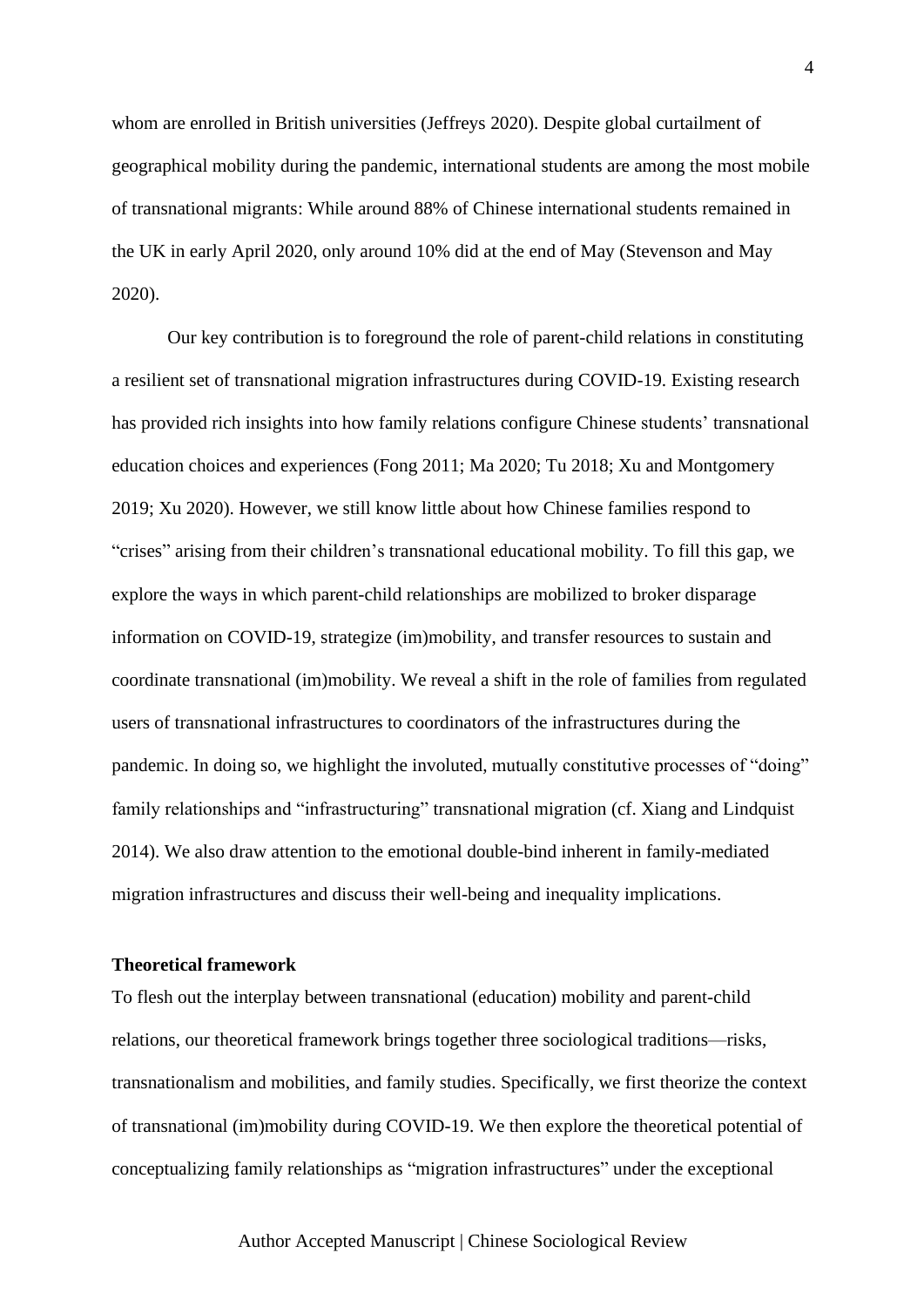circumstance of the pandemic. We discuss how family-mediated migration infrastructures differ from the role played by families in shaping migratory dynamics in "normal" times. Finally, we specify the distinctive features of family-mediated infrastructures during the pandemic, elaborating on how they may differ from other forms of infrastructure.

#### *Risk, transnational (im)mobility, and infrastructural disruption during COVID-19*

How do we understand the context in which transnational (im)mobility operates during the pandemic? COVID-19 represents a quintessential example of Beck's (2009) theorization of "risk society," which posits that modern societies are organized in response to risks. International, national and local institutions devise (pre-emptive) governance strategies in response to (anticipated) risks, and individuals revolve around a tendency to be risk-proof (Beck 2009). Disaster relief in events such as earthquake, nuclear contamination, and tsunami have typically relied on transnational mobilization of information and material resources (Cook and Butz 2016; Horton 2012; Sapat and Esnard 2012; Solomon et al. 1993). However, responses to perceived and actual risks associated with COVID-19 are distinctively characterized by an "anti-mobility" tendency, as more than 100 countries had instituted either a full or partial lockdown by the end of March 2020 (British Broadcasting Company [BBC] 2020).

Transnational migration is intensely mediated by a coordinated system of infrastructures formed of "interlinked technologies, institutions, and actors that facilitate and condition mobility" (Xiang and Lindquist 2014, 122). In the case of transnational education mobility (Fong 2011; Ma 2020), migration infrastructure is formed of complex interplays between the institutional (e.g., states), the regulatory (e.g., immigration policies), the commercial (e.g., education agents), the social (e.g., migrant network), and the technological (e.g., communication and transport). Departing from a fixation on specific institutions, migration infrastructure emphasizes the processual synergy and coordination between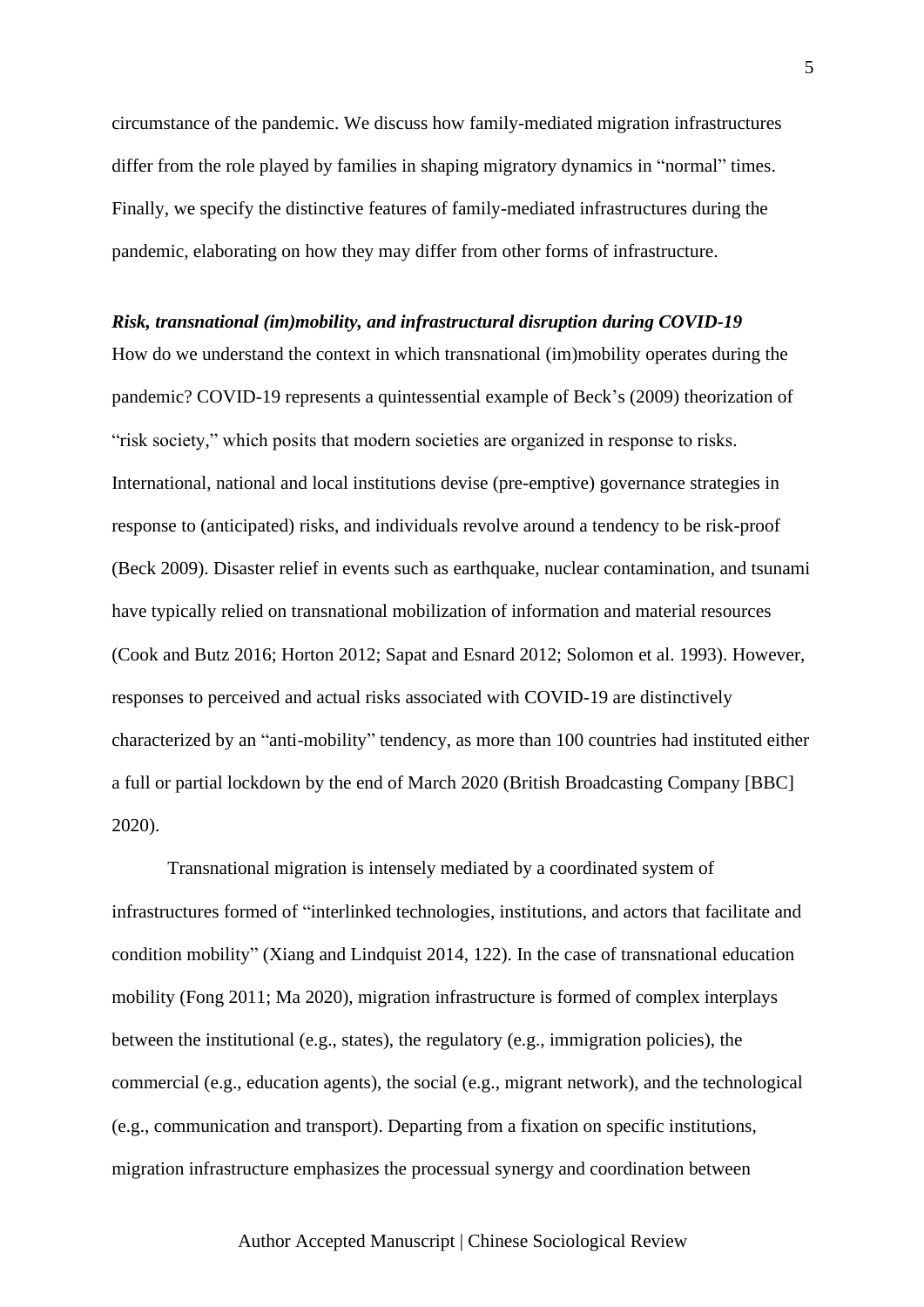multiple institutions and actors in forming a dynamic system (Lin et al. 2017). According to Xiang and Lindquist (2014), the verb "infrastructuring" refers to the animation of the system to sustain migration. A focus on migration infrastructure thus encourages us to reconceptualize migration not as a reified movement between places, but as a "social *process* that organizes and channels mobility" (Xiang and Lindquist 2014, 132).

The outbreak of COVID-19 has severely disrupted the taken-for-granted infrastructures dependent on which transnational migration takes place. Since the outbreak of the pandemic, nation-states have tightened their borders (BBC 2020); international flights are curtailed, for example, by China's "five-one" policy; 1 and local lockdowns are imposed. As different nation-states take considerably different political stances to speculate the origin of the virus and take divergent measures to tackle the pandemic, information on COVID-19, often racialized, is particularly fragmented (Cornelson and Miloucheva 2020). These developments have not only disabled specific modular components of the transnational migration infrastructure, but more importantly disrupted transnational *coordination* that is essential to the operation of the infrastructure (Xiang and Lindquist 2014). As nation-states retreat from a transnational social space (Vertovec 2009), the rise of state-centered risk governance, biopolitical nationalism, and competition for essential medical resources have also stymied the efforts of organizations such as the World Health Organization and United Nations to coordinate transnational initiatives (Kloet, Lin, and Chow 2020).

The breakdown and (re-)establishment of normative social order is a key concern for sociologists (Weber 2009 [1915]). The infrastructural disruption poses two important questions for the transnationally mobile. First, as many temporary migrants, such as international students, are stranded in their host countries, they are faced with the conundrum of whether, when and how to return to their sending countries. Second, as people navigate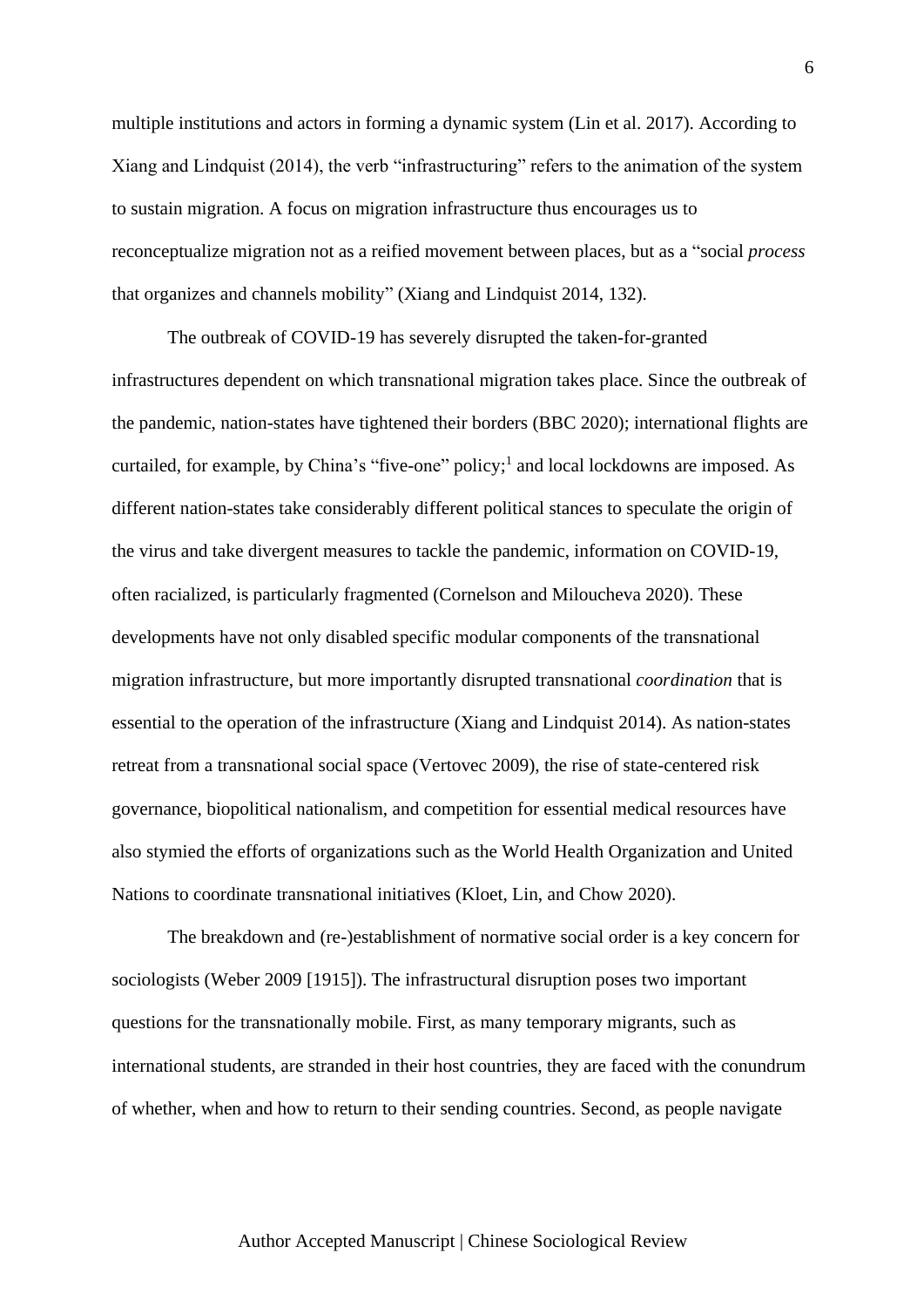their transnational (im)mobility amid heightened uncertainties, what (new) order may emerge to form alternative infrastructures that sustain and condition transnational migration.

#### *Transnational family relationships as migration infrastructure*

What roles do family relationships play in sustaining transnational (im)mobility during the pandemic? The familial institution has long played a pivotal role in weathering crises (Sapat and Esnard 2012; Solomon et al. 1993; Young 1954). In adverse situations, families are often taken for granted as a safety net for individuals to access essential support and resource. The theory of "latent kin matrix" posits that "family members may remain dormant for long periods of time and only emerge as a resource when the need arises" (Silverstein and Bengtson 1997, 431). Even the most advanced welfare states actively draw on the strong social capital carried by family ties to sustain social reproduction and a sense of social cohesion (Esping-Andersen et al. 2002). Given a strong emphasis on familial collectivism and China's incomplete welfare legislation, Chinese families are often held responsible for the well-being of their members (Hu and Scott 2016). For Chinese international students, their families play a pivotal role in shaping their education and migration choices and experiences (Fong 2011), and in many cases, the families provide essential resources to sustain their mobility (Ma 2020; Xu 2020).

Disaster research has produced extensive evidence on the crucial role played by the familial institution in transnational mobilization of disaster relief and rehabilitation (Cook and Butz 2016; Sapat and Esnard 2012). Essential resources are channeled through family networks (Le Dé et al. 2016). People move away from disaster zones to join their families, and such movement often involves transnational border-crossing (Loebach 2016). In disasters such as flood, hurricane and earthquake, resource and human mobilities are clearly defined by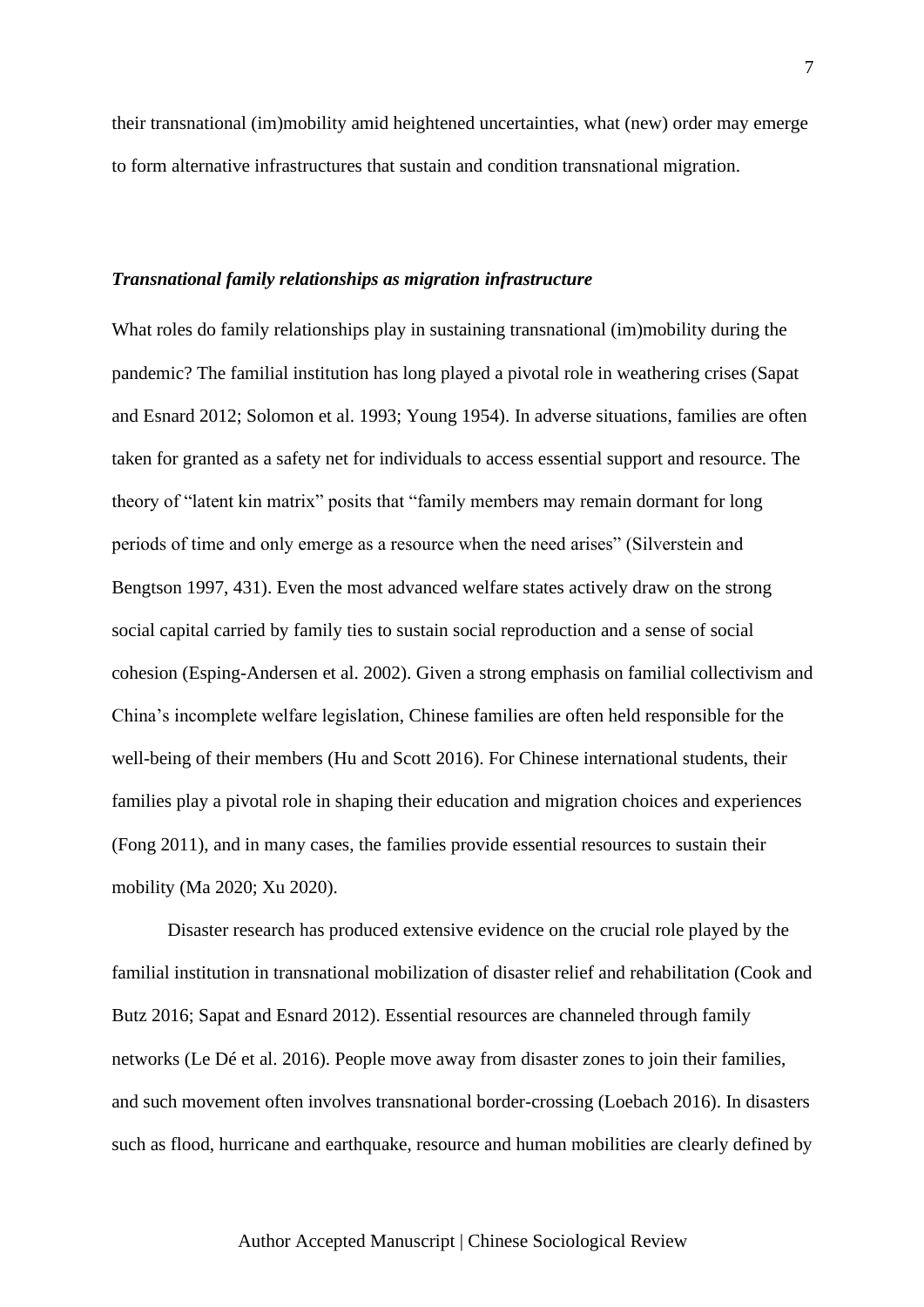the spatial demarcation between disaster and "safe" zones (Horton 2012; Loebach 2016; Sapat and Esnard 2012). However, what makes the COVID-19 pandemic unique is its sheer scale, which blurs the boundary between disaster and "safe" zones, although a clearer distinction may emerge as different countries phase out of the pandemic at different times.

Nevertheless, research on transnational migration has yet to more fully explore the ways in which family relations may constitute migration infrastructures. Although migration scholarship has provided illuminating insights into how family dynamics trigger or constrain transnational migration (Baldassar 2014; Foner and Dreby 2011; Tu 2019; Wilding 2018), family relations remain largely invisible in research on migration infrastructure that primarily focuses on labor migration (Lin et al. 2017; Xiang and Lindquist 2014). Conceptualizing family relations as migration infrastructure requires us to go beyond considering families and institutional players (e.g., states) and systems (e.g., technology, transport) as separate, antithetical entities or conceptualizing individual families as regulated users of institutional infrastructures. Rather, it emphasizes the blurring of the individual-institutional boundary and the ways in which families form a self-organized system of architectures and coordinate the acts of institutional players (as opposed to being coordinated). As many states and institutional players retreat from a transnational space to focus on national priorities during the pandemic, we ask how, if at all, transnational families have stepped up to assume a governance function, in helping broker fragmented information, legitimize and regulate (im)mobility, mobilize resources, and coordinate the acts of distinct institutions and individuals to enact (im)mobility (cf. Xiang and Lindquist 2014).

#### *Family-mediated transnational migration infrastructure: Distinctive features*

How does family-mediated migration infrastructure differ from other institution-brokered forms of infrastructure? Family-mediated infrastructure serves two goals. First, it organizes and channels transnational migration, as do institution-brokered infrastructures. Second, it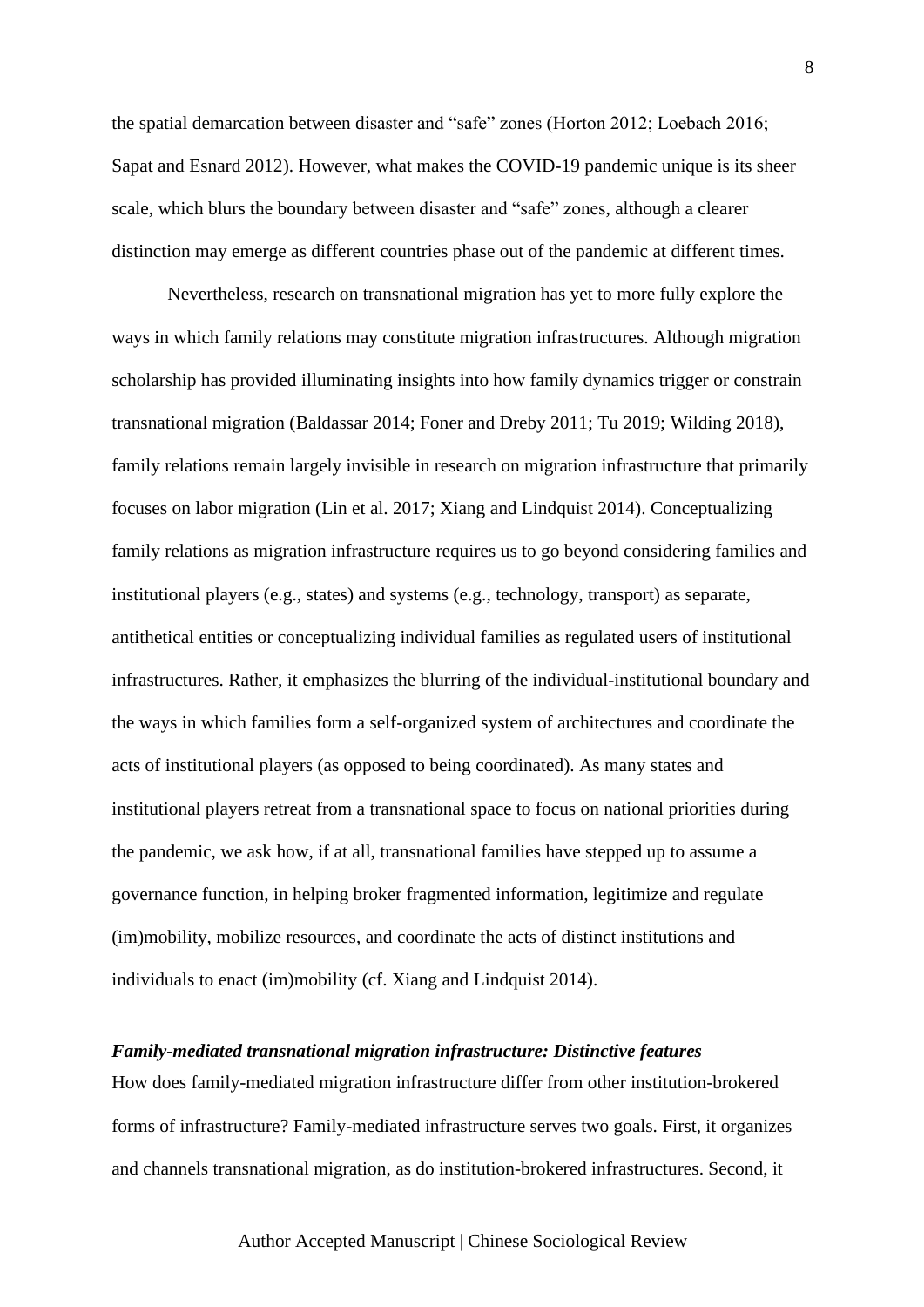serves to maintain the relationship between family members, which is beyond the typical scope of institution-brokered infrastructures. What renders family-mediated infrastructuring unique is the co-constitutive nature of its two goals: As transnational (im)mobilities are enacted to sustain family relationships and they are also sustained through family relationships, family-mediated transnational migration infrastructure has a self-serving and involuted nature (Lin et al. 2017). While the two goals serve each other, they may not always be in alignment. Therefore, it is important to interrogate the tension between them. Moreover, we must ask how distinctive characteristics of parent-child relationships in the Chinese family inform the assembling of transnational migration infrastructures, and how the infrastructuring of transnational (im)mobility (re)configure the substance of family relationships.

Family norms can be re-appropriated to provide stable moorings that sustain (im)mobilities, particularly in uncertain times (Cooper 2014). Existing research has provided crucial insights into how transnationally located and mobile family members overcome geographical and symbolic borders to maintain a sense of "familyhood" (Wilding 2018; Tu 2019). However, far less attention has been paid to how "familyhood" can be mobilized to sustain transnational mobility. Our focus on the latter does not suggest that family-mediated migration infrastructure equates to reified family norms; quite the contrary. As Chinese international students and their parents react to rapidly evolving circumstances during the pandemic, we argue that the relationship between family members must be constantly reconfigured in order to sustain transnational (im)mobility. Thus, we argue that it is the concurrent durability and agility of family relations that render them particularly apt for infrastructuring transnational mobility in response to heightened uncertainties.

Family-mediated infrastructuring of transnational (im)mobility, despite its goal to support and sustain family relations, could paradoxically strain parent-child relationships. The unprecedented scale and uncertain nature of risks posed by COVID-19 require Chinese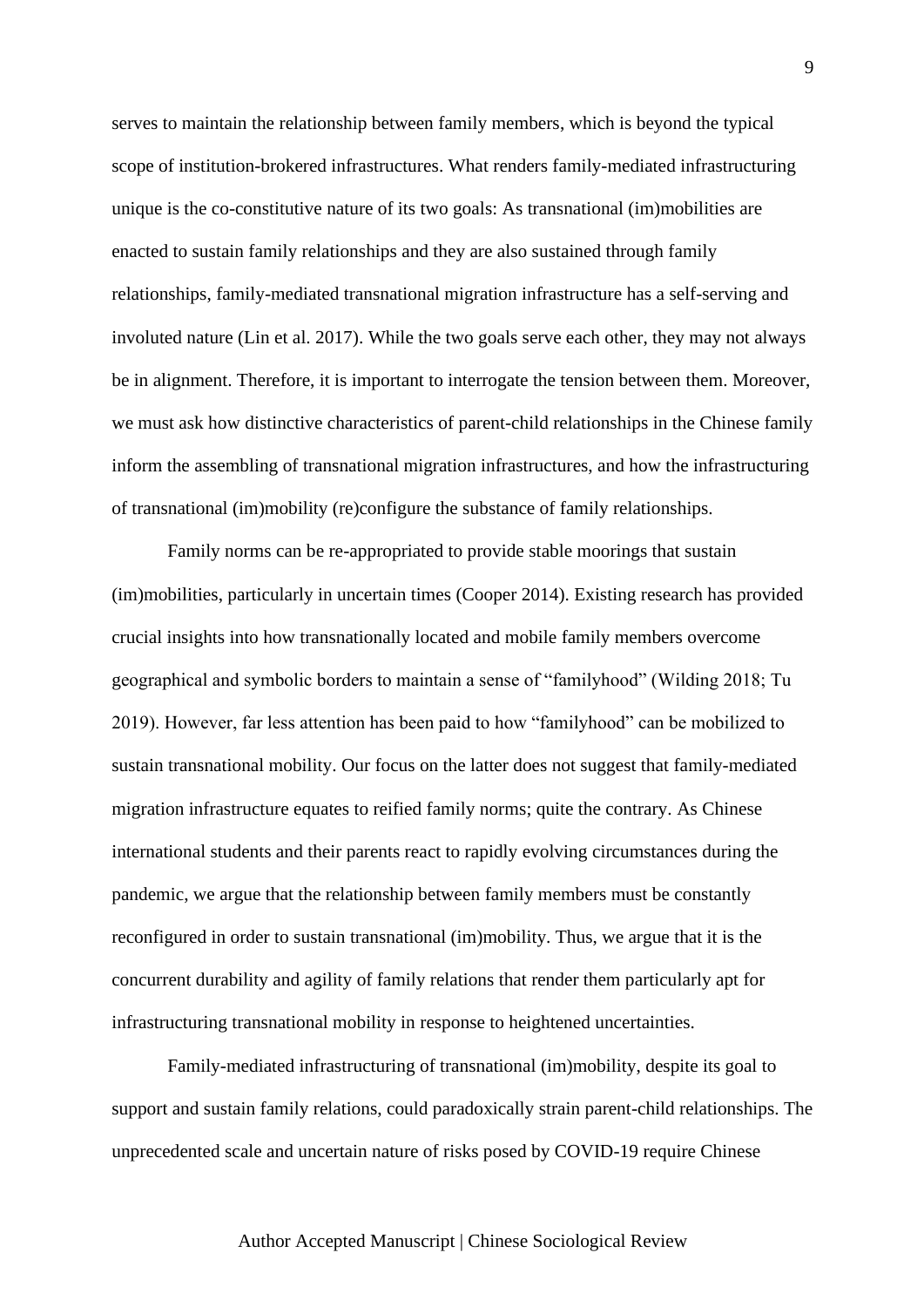international students and their parents to reorientate "familyhood" around the navigation of "risks," over and above baseline risks in "normal" times (Ma 2020). As "doing" family becomes "doing" risks, "even in the smallest conceivable microcosm, risk defines social relations" (Beck 2009, 188). In a transnational context where risk perceptions are localized and fragmented (Cornelson and Miloucheva 2020), it also requires the proactive collaboration between family members, beyond the usual state of parents caring for and investing in their children's international education mobility (Ma 2020; Tu 2018).

Due to its paradoxical configuration, family-mediated infrastructuring of transnational migration is charged with and lubricated by emotional mobilization. We argue that this is a distinctive feature that sets family-mediated infrastructure apart from its state and marketmediated counterparts (Lan 2019; Xiang and Lindquist 2014). Core to the navigation of risks is the sense of liability, which, according to Beck (2009), can be categorized into two types personal (i.e., the decision maker accepts the consequences of his or her decision) and social (i.e., responsibility for others). While social rather than personal liability is salient to institution-brokered infrastructuring (Lin et al. 2017), the social and the personal are inextricably interlinked in family-mediated infrastructuring. Members of transnational families often need to both work with their emotions (e.g., worry and anxiety) and work against their emotions to maintain a sense of normalcy by suppressing emotive expressions. To understand the inner work of family-mediated infrastructuring of migration during the pandemic, it is crucial to explore the intricate emotional work underpinning how family members strike a fine balance in the double-bind of emotional attachment and detachment, and when and where emotional slippages take place to tip families off their balance.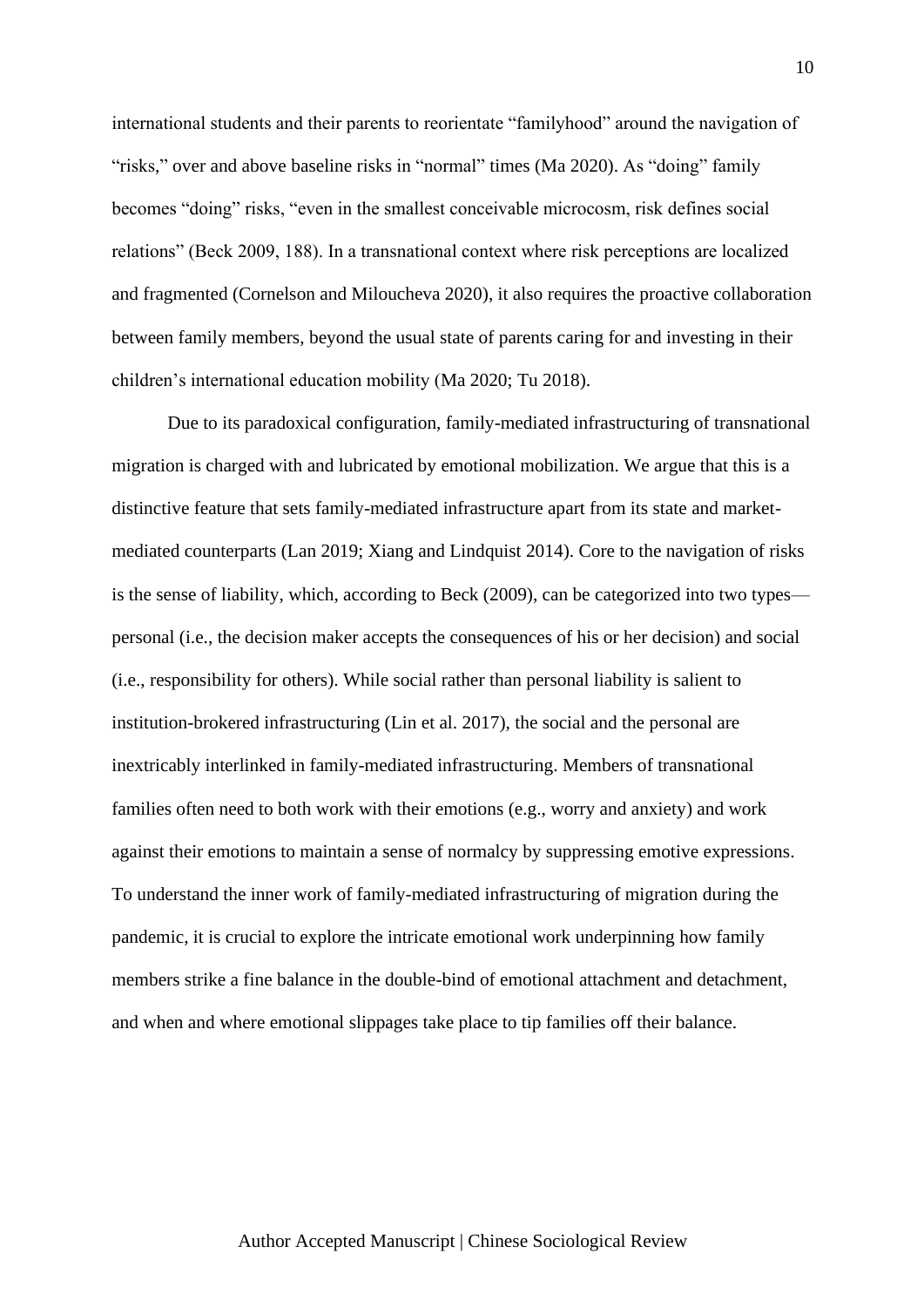#### **Methods**

#### *Research setting*

Our empirical case focuses on Chinese students in the UK and their parents in China. Our fieldwork spans one month from April 7 to May 7, 2020. The UK experienced its sharpest increase in the number of COVID-19 cases and deaths between the end of March and the beginning of May (UK Government 2020). The UK government's initial, controversial "herd immunity" (Horton 2020) strategy was widely perceived as a major health and safety risk. China, on the other hand, imposed a "brutal but effective" lockdown policy (Graham-Harrison and Guo 2020) and was regarded as a "safe" place when COVID-19 broke out in Europe. While the contrasting contexts suggest a likely scenario in which Chinese students flee the UK to return to China, such mobility was severely hindered by changing border and quarantine policies and transport provision.

#### *Data collection and analysis*

We adopted a snowballing strategy to have sampled Chinese students (from mainland China, Hong Kong and Macau) who remained in the UK at the end of March 2020 after the UK's national lockdown. We focused on undergraduate, non-graduating students and final year students who intended to pursue a master's degree in the UK. We did not include graduating students because they tended to stay in the UK to complete their studies. Our goal was to understand how the students and their families navigated whether to remain in the UK and their subsequent (im)mobility experiences. Therefore, when interviewing the students, we also inquired whether we could interview their parents. Most of the students were reluctant to involve their parents, as they were concerned with potential emotional impacts on their parents. As we will discuss below, emotional work constitutes a key aspect of parent-child relationships during the pandemic. Two students referred their parents to take part in this study. To gain a broader understanding of parents' perspectives, we recruited six additional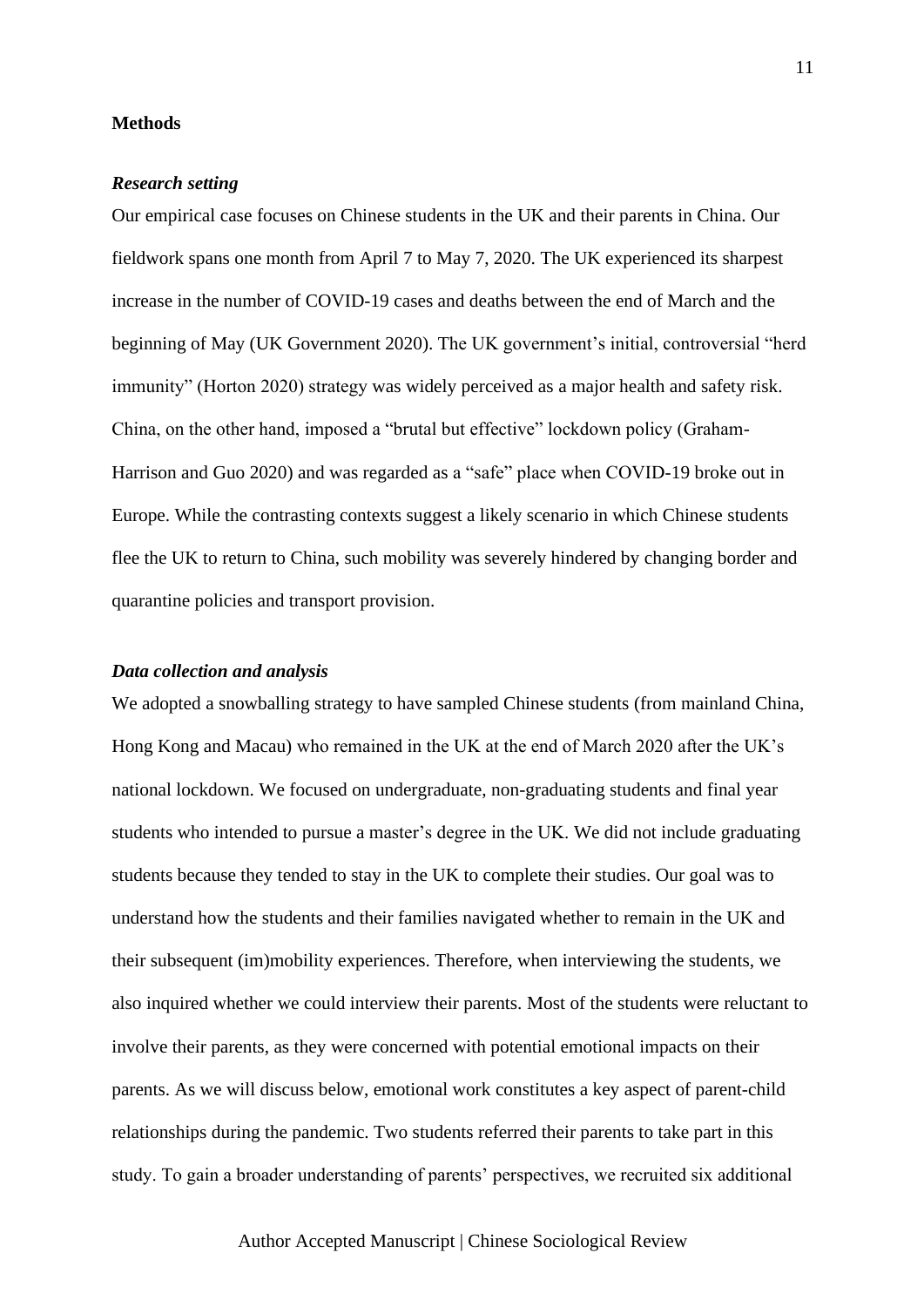parents through personal networks and online forums and chat groups for parents whose children study overseas during the pandemic. None of the parents was willing to refer us to their child, for a similar reason provided by the students. We stopped recruiting further respondents as we reached a point of qualitative saturation in relation to our key research questions. As presented in Table 1, our sample includes 16 students and 8 parents.

#### [Insert Table 1 Here]

We conducted semi-structured in-depth interviews online, which allowed us to overcome spatial constraints in accessing transnational family members (Janghorban, Roudsari, and Taghipour 2014). Capturing the perspectives of both parents and students, our approach is particularly suited to unravel intergenerational dynamics (Tu 2018). Our sample is diverse in at least three ways. First, geographically, the students originated from various parts of China (e.g., Guangdong, Beijing, Shandong, Hubei, Inner Mongolia, Zhejiang, etc.) and their places of study also spread across the UK (i.e., London, South England, Northern England, Wales, Scotland, and North Ireland). Second, our participants' family backgrounds vary in terms of parental occupation and education, capturing nuanced socioeconomic heterogeneities within a broad (upper) middle class (Goodman 2014). Finally, the participants were at different stages of their "journey home." While most of them remained in the UK at the time of interview, three students were in quarantine in China and one had returned to China. The diverse (im)mobility statuses of our participants enabled us to explore how and why the families made sense of and navigated the process of transnational (im)mobility in different ways.

Our data analysis followed three steps. First, within-case analysis was conducted to understand a given family's lived experiences. In our subsequent cross-case analysis, we coded and synthesized shared concerns, experiences, and feelings expressed by our participants who were at different stages of (im)mobility. We then explored differences across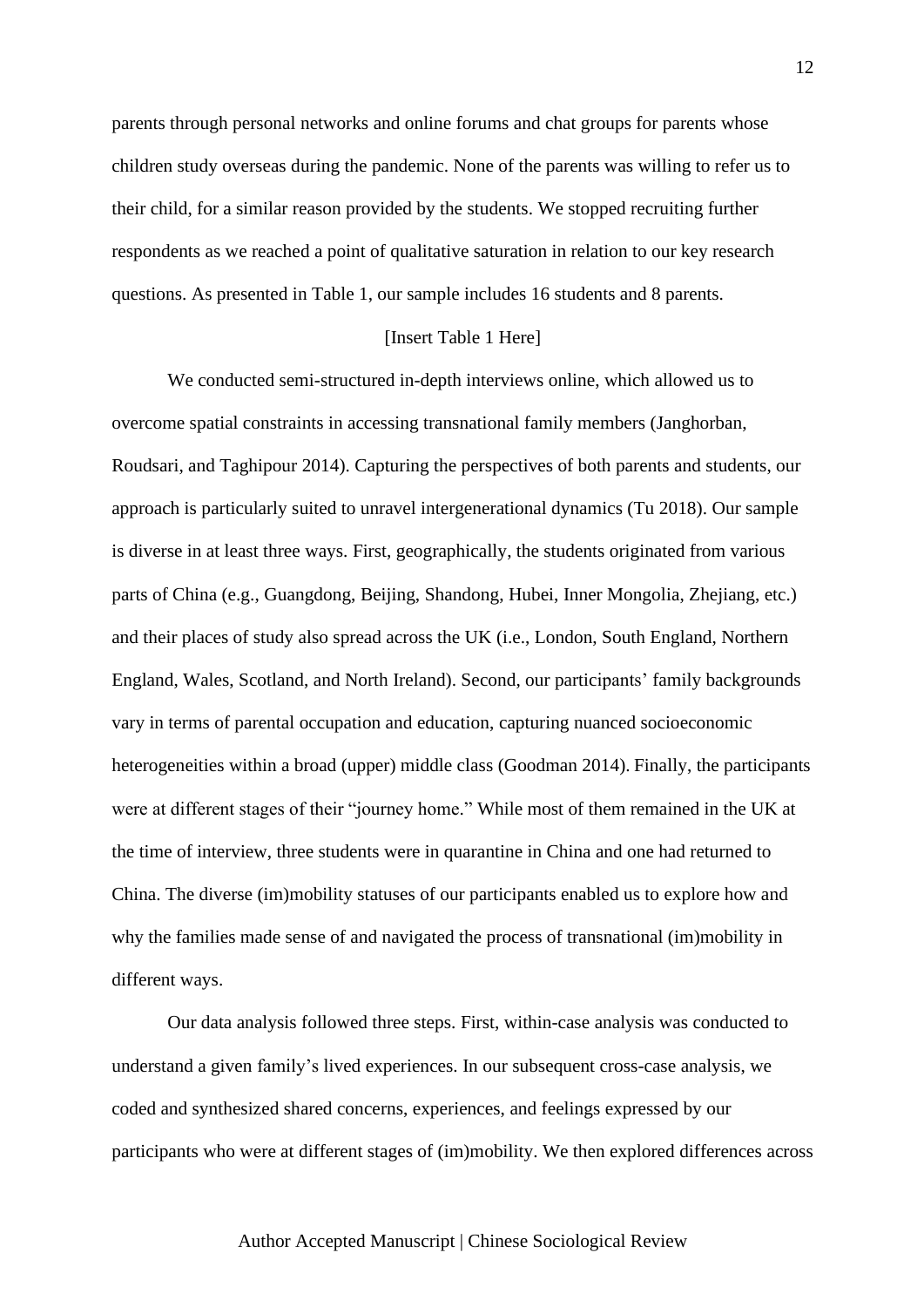cases, with particular attention to how such differences are situated in specific institutional and familial settings. Iterative inter-coder verification was conducted between the three authors to ensure the reliability of data interpretation. The interviews were conducted in Mandarin or Cantonese based on each participant's preference. We then transcribed all interviews, analyzed the data in Chinese, and translated the quoted excerpts into English.

#### **Findings**

#### *Transnational double exclusion of international students during the pandemic*

Before the pandemic, international education mobility was widely valorized in both China and the UK (Cebolla, Hu, and Soysal 2018; Fong 2011). Extensive infrastructures ranging from state policies, commercial agents, university services to transport were put in place to support this mobility. Following the abrupt national lockdown on March 23 in the UK, however, the regimes that had supported international students' routine life and studies were severely disrupted. According to our interviewees, many British universities were slow in developing a coordinated and informed response to the pandemic. Staying in shared accommodation became "difficult" and "risky." University facilities were no longer accessible. International transport and postage services were severely curtailed.

When COVID-19 broke out in the UK, Aiqing, a first-year student, was determined to stay put in her dormitory. In preparation for the impending lockdown, she stock-piled food supplies, only to find out one morning that her university had planned to move all international students to another campus across the city. She was given three hours to pack up her belongings and move out of her dormitory:

He (the dormitory manager) said there is no guarantee how long I need to live on the new campus, so I needed to pack everything. I nearly broke down. How can I

Author Accepted Manuscript | Chinese Sociological Review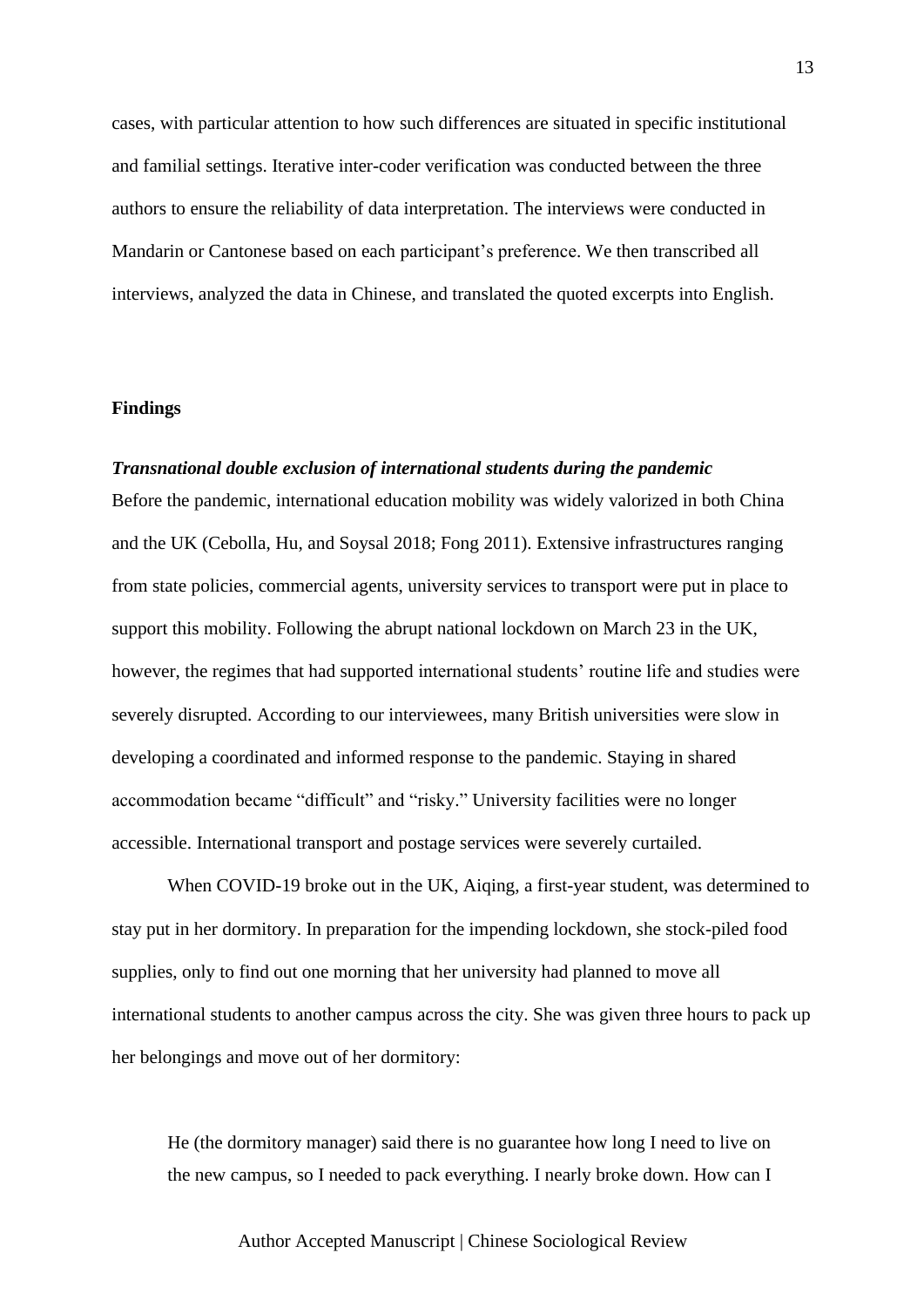finish packing in three hours? I felt exhausted. It was at that moment that I decided I must go back to China.

Making the crisis worse, the rapid rise of COVID-19–related racism aggravated the vulnerability of Chinese international students. Like Jiaya (female, Year 2), many of the students described their experiences of being verbally abused by passers-by for wearing a facemask in public places. Yet the students considered not wearing a facemask to be equally risky. The abrupt disruption of supporting infrastructures—local, national and transnational services—led many students to report that they felt "vulnerable" and "unsafe." The racialization of COVID-19 made many of the students we interviewed feel that they were "no longer welcome" in the UK.

While experiences of social exclusion in the UK prompted them to return home, the students were met with unexpected hurdles as the they turned to their home country to seek help. Despite multiple attempts to contact the Chinese Embassy, Xunyin (female, Year 1), like many others, was prevented from returning home by China's tightened border control, quarantine measures and flight constraints. The students' encounter with newly erected borders was accompanied by a mass vilification of returning Chinese international students as "irresponsible virus carriers" on social media platforms such as Weibo. Echoing Langjuan (female, Year 2), many of the students felt excluded from their home country:

Chinese media blame returning international students for importing COVID-19, as if we were a burden to China. Instead of welcoming fellow citizens home, they attack and criticize us for wanting to return. This makes me feel sad and ambivalent. We're in a foreign country. If we fall ill, we'll definitely not receive full support from the local government because we're foreigners here. But even people in China see us as enemies. It makes me feel very sad and lost.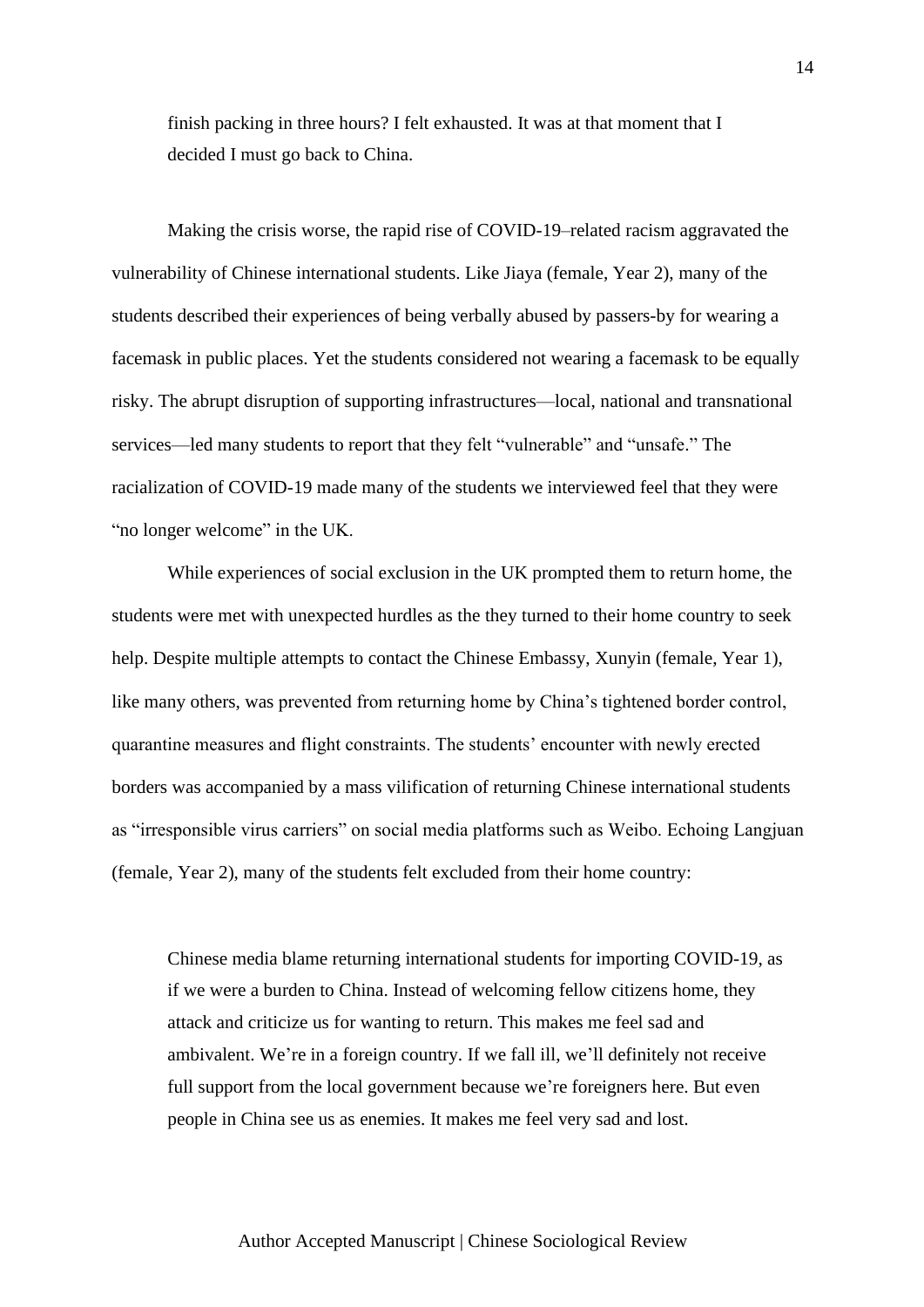Caught between sending and host countries, the Chinese students in the UK and their parents in China grew increasingly anxious over their double exclusion from both countries. It was clear from our interviews that stigmatizing rhetoric such "burden," "enemies," and "foreigners" were often cited to illustrate the double exclusion. Before the pandemic, the UK and China together established and sustained a transnational social space which Chinese international students inhabited (Lan 2019; Vertovec 2009). In this space, the students were institutionally and socially embedded in both societies. However, as nation-states devised geographically bound and country-centered responses to the pandemic, Chinese international students were excluded from both societies.

#### *Navigating (im)mobility: Making sense of risks amid conflicting (mis)information*

International education mobility was rarely regarded as highly risky. However, the outbreak of COVID-19 threw international students and their families into a vortex of risks. The transnational infrastructural disruption and double exclusion of Chinese international students compelled them and their parents to make sense of the situation in which they found themselves. The sense-making process was challenging. Conflicting messages were sent by different governments and misinformation was widespread on the internet (Cornelson and Miloucheva 2020). Unsurprisingly, parent-child communication often involved comparing the situations in China and the UK. While some media sources accused China of underreporting the number of COVID-19 cases (Davidson and Beaumont 2020), mainstream media in China depicted the country as a "safe haven" amid "global chaos" (e.g., Xinhua News 2020). Such conflicting information made it extremely confusing for our participants to make sense of their situations:

I think the greatest uncertainty for international students comes from the discrepant information between Chinese media and Western media. Chinese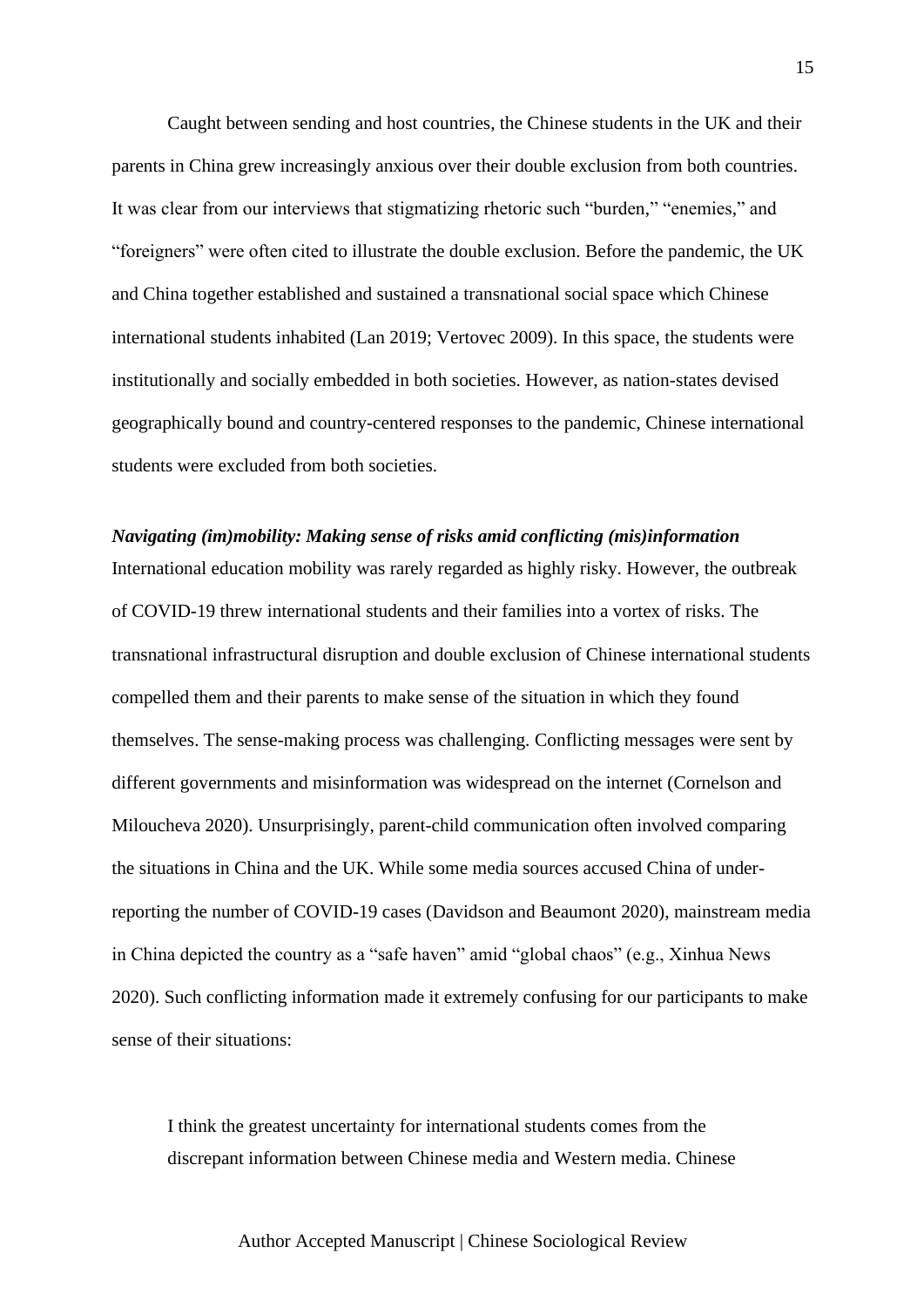media kept emphasizing the virus-control success in China, portraying the West as a negative example […] that Western countries don't take the virus seriously. The conflicting media representations make us feel really confused. (Aiqing, female, Year 1)

My parents don't really know what's going on. Their source of information is Chinese media, which tend to exaggerate the bad situation (overseas). It made them really worried. (Xunyin, female, Year 1)

Parent-child communication played a key role in brokering and validating messy and widespread (mis)information. While a few parents who are proficient in the English language routinely followed media outlets such as the BBC, most of the parents relied on their children as a main, credible source of information. For example, in response to a rumored "food shortage" in the UK, which caused the parents much anxiety, Xunyin and some of the other students we interviewed dismissed the rumor by showing their parents photos of their local supermarkets. Fragmented and selective media portrayals of the pandemic generated a need for the students and their parents to frequently exchange information in order to dispel myths and misinformation. In this case, transnational family relationships served as an efficient vehicle for gathering, corroborating and authenticating the information. In doing so, the students and their parents collaboratively filtered and processed information to construct a transnational understanding of "reality" and "risk."

Although many of the students and parents had associated mobilities (e.g., rushing through crowded airports and being trapped with strangers in a flight cabin) with the risk of contracting COVID-19, the UK's "herd immunity" strategy marked a turning point, which led many of the families to think that it was no longer safe to stay in the UK: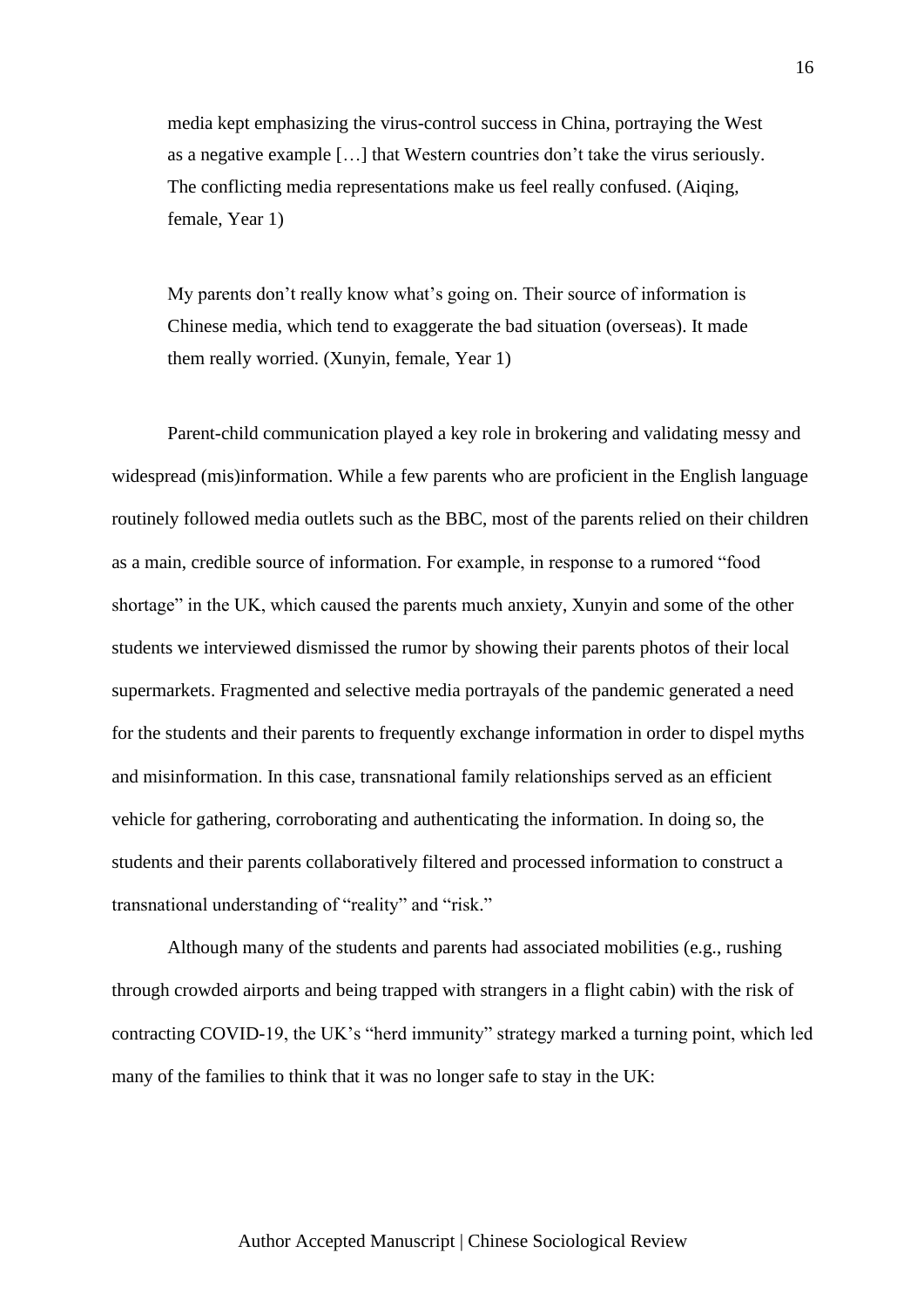I was really scared. My parents also said they were scared by the policy (herd immunity). They learned about it from the news at home and was shocked. (Anna, female, Year 3)

I can't believe it! "Herd immunity" is only a theory. There's no scientific basis to it. What about my child? We're not near him. If he contracted the virus, we parents cannot sit back and do nothing. (Henry's mother, Year 1)

In the backlash of "herd immunity," the focus of the conversations between many of the Chinese students and their parents shifted from whether to return to China to how to return. While Henry's parents had previously decided to cancel a pre-booked air ticket for him to remain in the UK, they soon altered the plan and insisted on Henry's return. For many of the other families who had not purchased an air ticket, how to return then presented a formidable challenge.

#### *Preparing for the move: Family-mediated resource mobilization*

As they prepared to return to China, the Chinese students and their parents were faced with a major challenge—obtaining an air ticket. When COVID-19 first broke out in the UK, most of the interviewed families awaited announcements from their universities. As many universities were slow in issuing their guidance, many of the families missed the opportunity to secure an air ticket. Ms Zhai complained about the ambivalent stance of her son's university:

We had begun to realise the danger he (her son) was in. However, he had not received any announcement from his university regarding exam arrangements. After all this is a four-year undergraduate degree<sup>2</sup> and this final year is really critical... It was such a dilemma for us—to leave or not to leave? Had the university made their [class suspension] announcement earlier, my son would have returned home much earlier.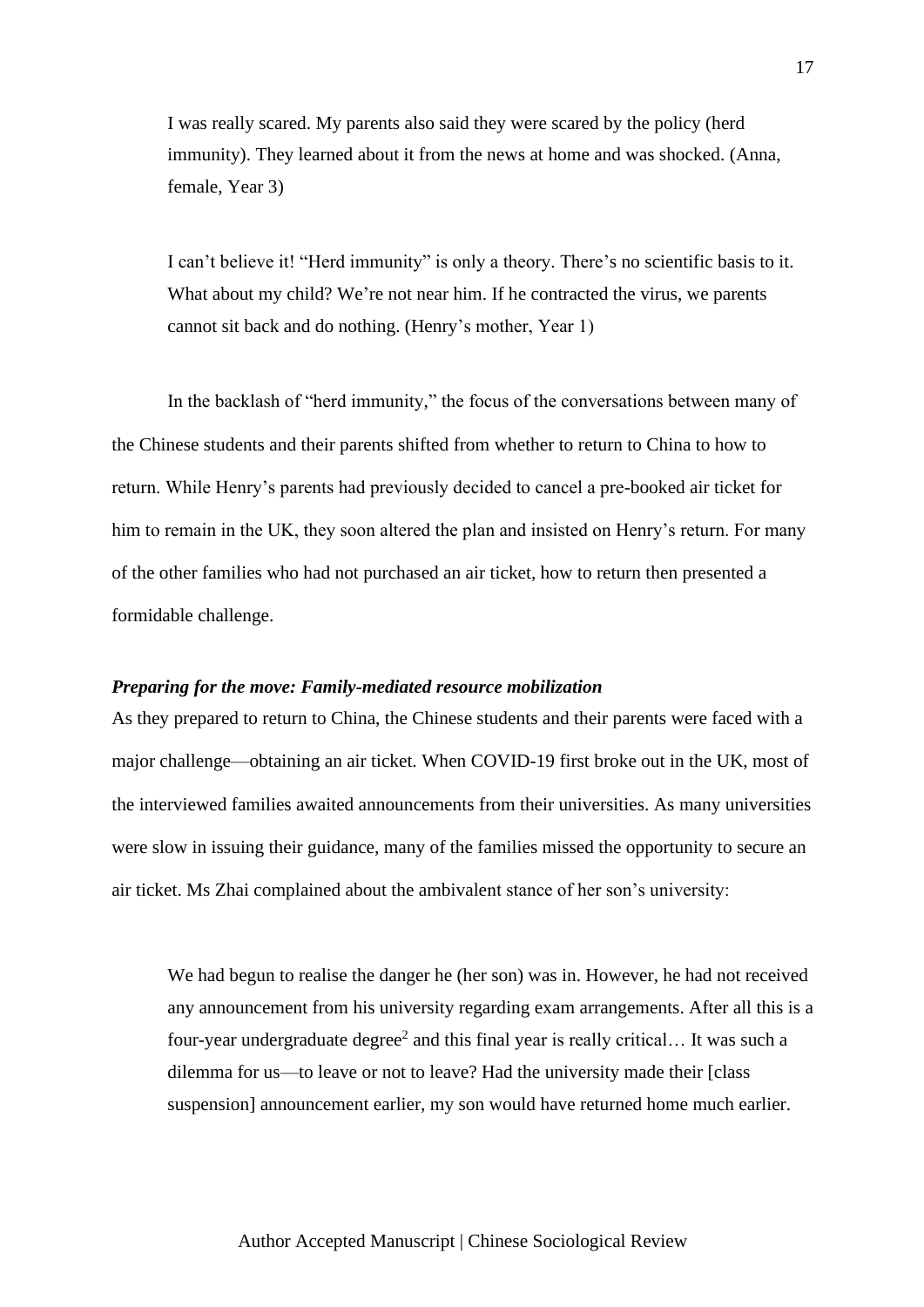Ms Zhai's account resonated with many of our interviewees in noting that universities' slow response to the pandemic had hindered their timely planning of return migration. Echoing many of the other students we interviewed, Ms Zhai's son complained that "mum, I could have returned [earlier]."

Not only was it stressful to wait for an institutional "green light," the families' fight for an air ticket was fraught with anxiety. As international airlines became increasingly unreliable and difficult to access, they had to mobilize multiple forms of resource to secure an air ticket, especially following China's "five-one" flight reduction policy implemented on March 26 and the border closure in Hong Kong<sup>3</sup> on March 25, 2020. Ms Ding, whose son studies in Edinburgh, resorted to a multi-ticket strategy:

As soon as we heard about it (class suspension), we started to buy air tickets. We originally bought one for March 28, but the flight was canceled. After that I immediately bought another one for April 2, but I was notified that the flight was changed to April 5, and was then told that there was no longer a vacant seat on the flight. Every day I called CTrip (an online ticket booking platform). They were very polite, but it was to no avail. Now we have bought three tickets in May. The first one on May 7 is with the Oriental Airline with a transit in Amsterdam... After I bought that ticket, I learned in a parents' (WeChat) group that some students had poor experiences with the transit. They found that the connecting flight was canceled and were stranded in a strange place. Because of this, I bought another ticket for May 11 with a transit in London. This way no matter what happens he will still be in the UK. Even if he was not be able to board the connecting flight, he can still get on a train and go back to Edinburgh. I also bought another one with the same route for May 16, so three tickets in total. Now everyone has a few air tickets in their hands, at least 20,000 *yuan* each. All the tickets I bought can be fully refunded. I dare not buy too many tickets, because it may not be possible to refund them. (Son, Year 1)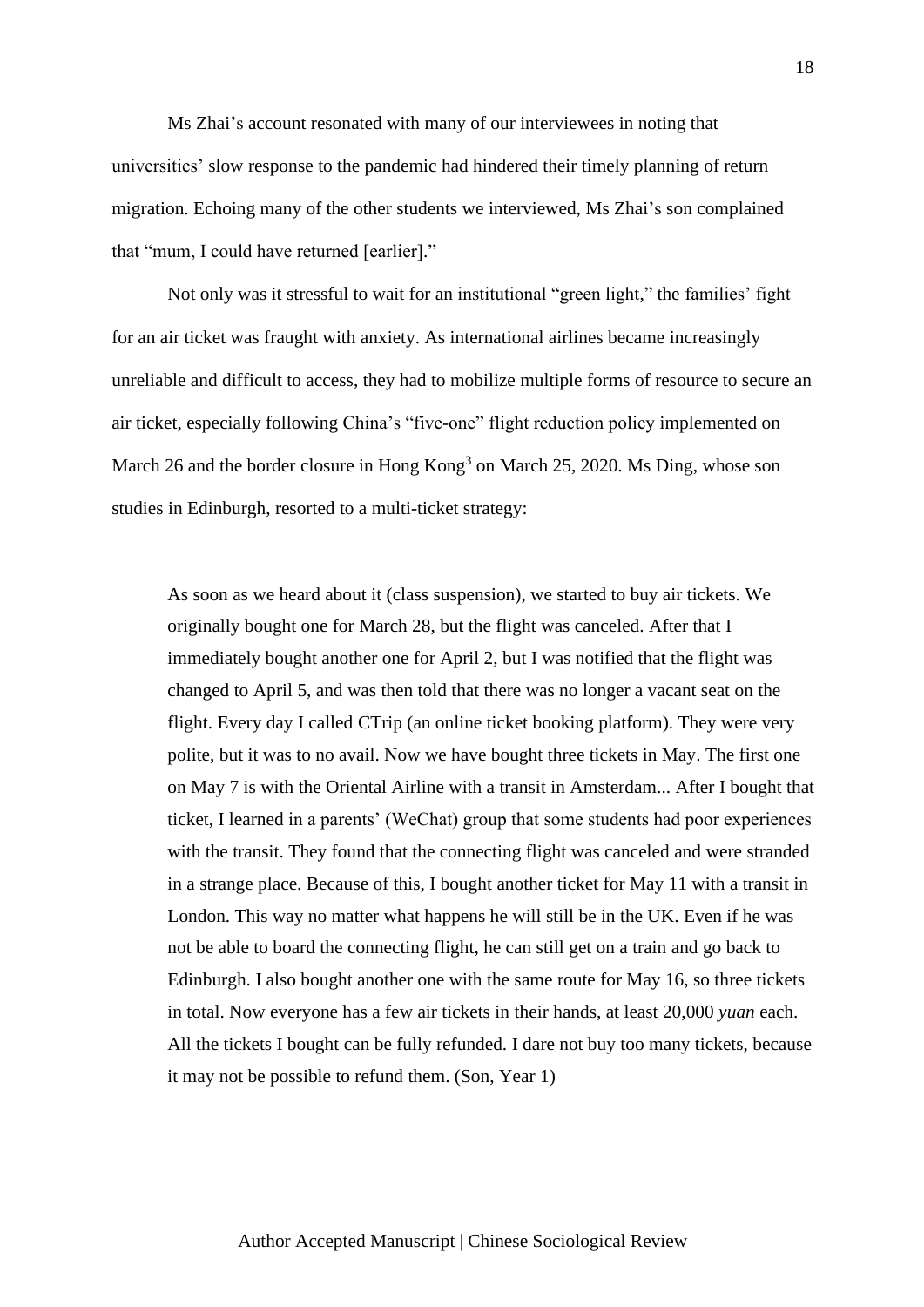Pre-empting the risk of their children not being able to return home, many of the other families adopted a similar strategy to have hoarded multiple air tickets, with different routes and on different dates. Given constantly changing border policies, erratic flight provisions, and the complexity of negotiating ticket purchases, cancellations and refunds, the families had to mobilize multiple forms of resource in order to secure an air ticket. Economic resource was mobilized to fund multiple expensive tickets. Cultural capital was mobilized as the families designed distinct routes to mitigate the risk of being stranded in transit. Latent social capital was activated via online chat groups to share essential information. Such sharing, as we observed, helped transform individual tactics into collective strategies. Notably, the latter coalesced to form an alternative set of infrastructures that helped to synthesize information, mobilize resources and provide a much-needed sense of belonging and reassurance as the families prepared for their children's return to China.

Nevertheless, not all families could afford the multi-ticket strategy. For example, David (Year 1), whose father works as a civil servant and whose mother is a housewife, had budgeted £700 for an air ticket, which was not enough for even one ticket, let alone multiple tickets. Xunyin (female, Year 1) was in a similar situation. In early March, Xunyin's mother declined her request to buy an ¥8,000 (£900) ticket because it was twice the price of a "normal" ticket. By late March when the UK became engulfed by the pandemic, Xunyin was no longer able to afford a ticket. However, not every decision to remain in the UK was made out of financial constraints. In a few cases, the students were reluctant to risk traveling through crowded airports. As their relatively well-off and well-connected parents were able to secure suitable accommodation, protective equipment, and trusted friends to look after them in the UK, they decided to stay put. Therefore, the type and amount of resources a family commands interact with their risk perceptions in shaping their (im)mobility.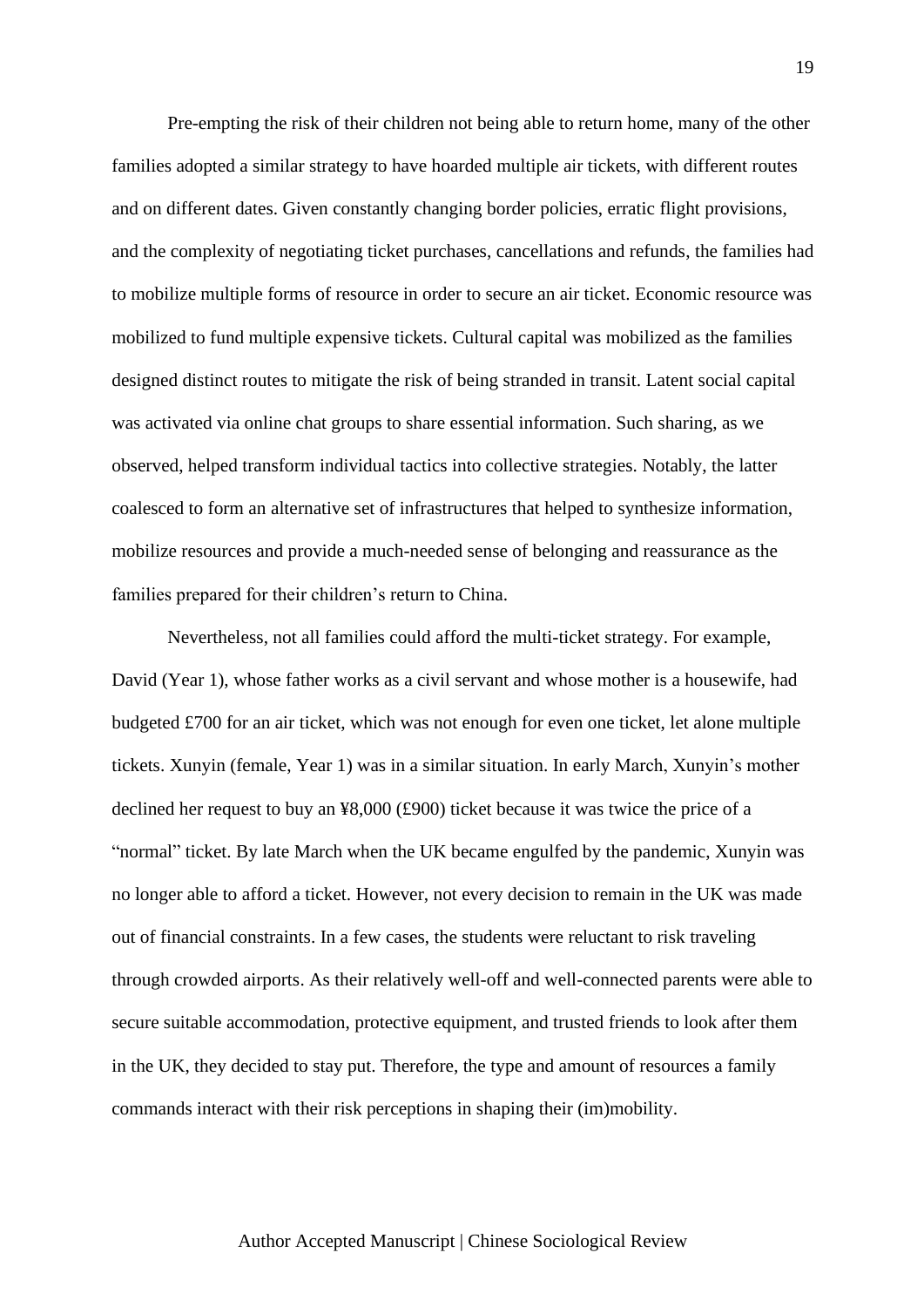#### *Making the move: Family-mediated infrastructuring on the go*

Obtaining air tickets only marked the beginning of a prolonged journey. Uncertainties cut through local traveling to the airport, last-minute flight rescheduling or cancellation, unexpected border closure, and rapidly changing quarantine policies. As the infrastructural disruption left transnational families to their own devices to be liable for their risk-taking, the families found themselves "fighting an endless battle," in the words of Mr Ren, whose goddaughter studies in London. Such battles required members of transnational families to coordinate information gathering and develop strategies on the go across multiple localities. Kaxuan, for instance, described in great detail how she and her parents worked closely to manage unexpected changes to her multi-legged flight:

The first change took place after my connecting flight was canceled, which forced me to switch to a different date. I called my parents to discuss what changes we wanted to make, because that ticket was bought by them and they needed to provide information about the purchase. Then one day at 6 p.m., which was 2–3 a.m. in China, I learned that the first leg (of the flight) from Edinburgh was canceled. My parents stayed up with me, made all sorts of phone calls, until about 4 a.m., which was 9 p.m. in the UK… In the end, we figured out a solution to have booked an alternative first leg from Manchester. (Female, Year 3)

Before the pandemic, it was common for institutions such as airlines and travel agents to coordinate connecting flights, which formed a core part of the migration infrastructure. However, under the circumstance of infrastructural disruption, such institutional coordination can no longer be taken for granted. Having just passed the security check at Manchester airport, Kaxuan was informed that her onward flight from Amsterdam was canceled, although her ticket had already been issued. In shock, Kaxuan and her parents had to secure their own connecting flight. Soon after they managed to do so, they found out that the Netherlands was about to tighten its transit policy just five minutes before her scheduled landing in

Author Accepted Manuscript | Chinese Sociological Review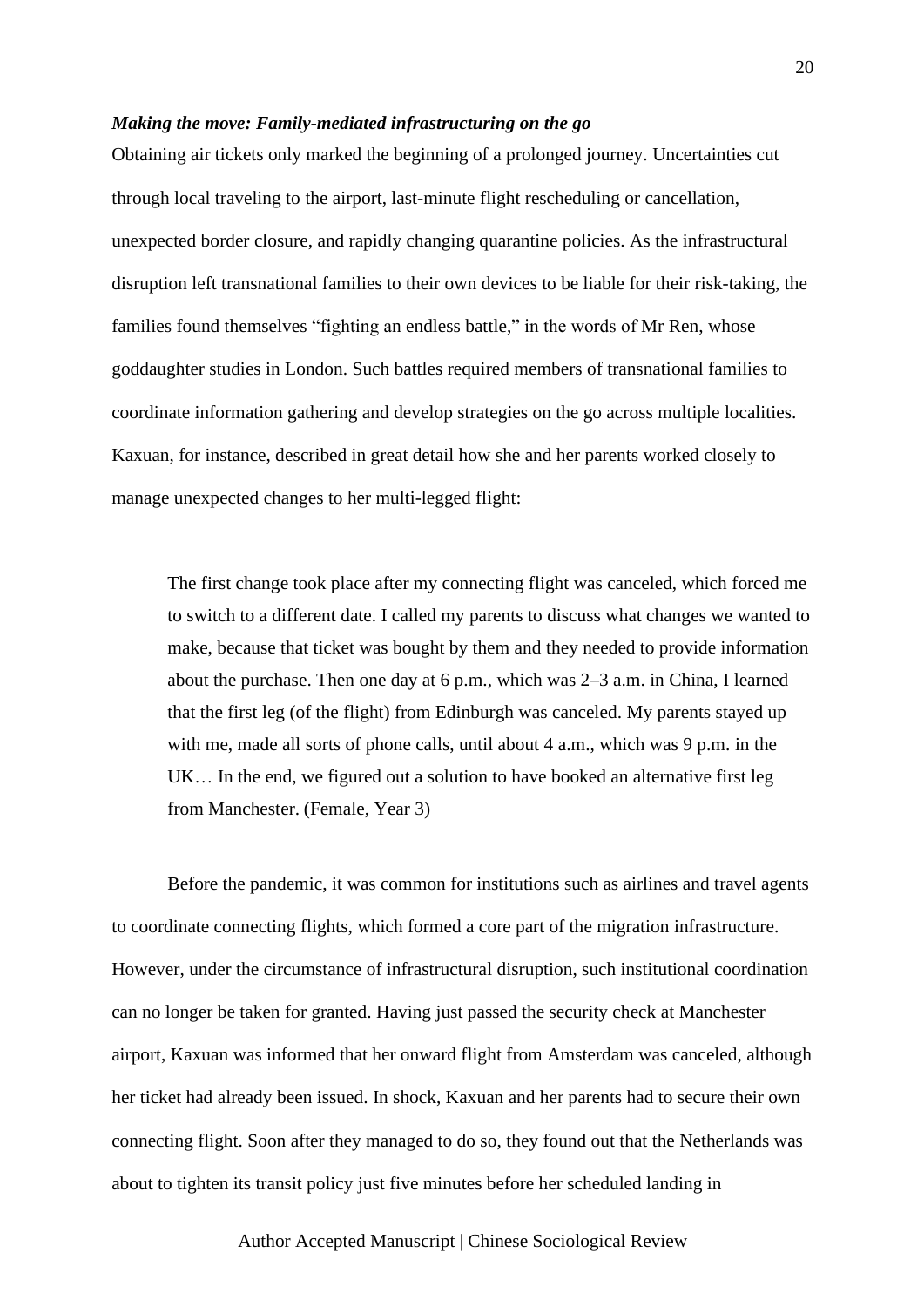Amsterdam. This entailed another night staying up for Kaxuan's parents to coordinate with the two airlines involved, the Chinese embassy, and Amsterdam airport. Their efforts eventually brought together the airlines, airport and Dutch border authority to have granted an exception for Kaxuan to continue with her journey. The experience of Kaxuan and her parents was echoed by Mr Ren:

We had initially bought a ticket and canceled it and bought another one to fly on March 20. We then learned that passengers can no longer transit via Hong Kong to Shenzhen from March 19 onwards. So it was quite challenging because I had to make a lot of phone calls. I called the airports in Shanghai, Haikou and Hong Kong. Because the (quarantine) policies changed every day, I had to make daily phone calls to obtain up-to-date information. It was strange that Haikou airport initially gave me very clear answers, but they became very vague later. In the end they directed me to the Customs and Excise Department. When I called this department, they said they only knew their own policies and didn't know what other departments would do. Basically, they kept shirking responsibilities.

As the families implemented their migration strategies, they came to realise that not only did individual institutions (e.g., border authority, airline, travel agents, etc.) cease to function as normal, the inter-institutional coordination also dissipated, as illustrated by the cases of Kaxuan and Mr Ren. Therefore, efforts were made by the families to bring together different institutions, re-establish the broken links between them, and coordinate their actions. As the families had to make swift decisions on the move, they had to deploy a contingent, minute-to-minute response mechanism—a process that required intense and rapid collaboration between the students and their parents.

The families' capability of "infrastructuring-on-the-go" appeared to be stratified by their command of cultural and social currency in a transnational context. For example, Kaxuan's parents were well-seasoned global travelers, and their experiences equipped them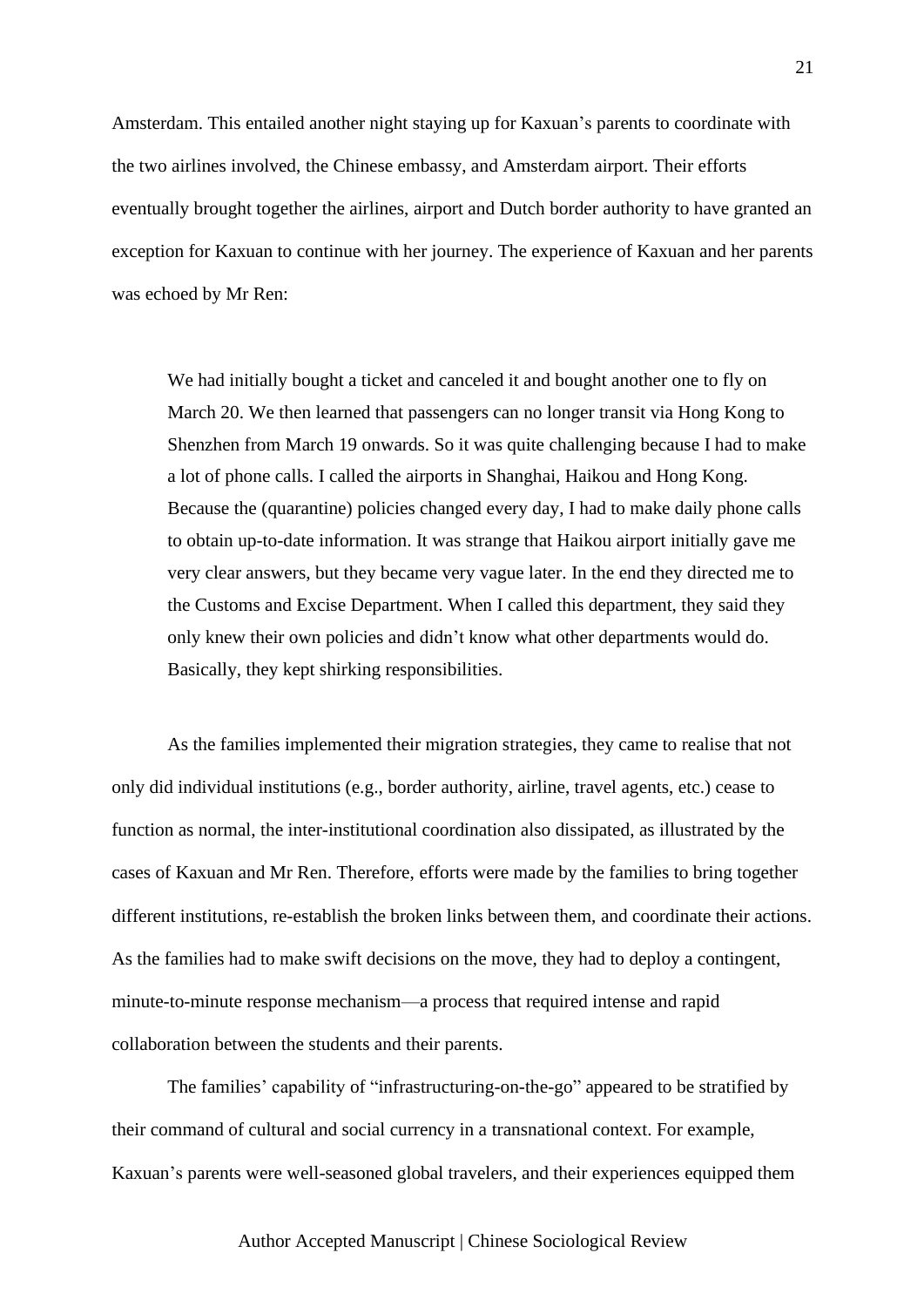with the knowledge and confidence to plan Kaxuan's journey on the go. Having lived in the UK for four years for his PhD, Mr Ren was quick in helping his goddaughter make a return decision, gather information and "pull some strings" (in Mr Ren's words) to have materialized his goddaughter's return. Mr Ren said, "I spent years in the UK, I know what it's like there. So I'm less worried. But many parents have never been abroad, they don't know, that's why they're afraid." Indeed, after several failed attempts to secure a flight ticket or negotiate border clearance, some of the less-educated or internationally experienced parents decided for their children to stay put in the UK. Therefore, although Chinese students' international education mobility has often been considered a (upper) middle class privilege (Goodman 2014), the pandemic has given rise to further, nuanced distinctions between these relatively privileged families, depending on the recognition and convertibility of their resources in a transnational context.

# *(Un)feeling family-mediated infrastructuring: Emotions and emotional work*  Intense family-mediated infrastructuring of transnational migration went hand in hand with intense emotions and emotional work, which represents a distinctive feature of familymediated infrastructuring, as illustrated by Ms Zhai's account:

When such an international crisis suddenly breaks out, national measures are beyond the control of individuals. Many parents desperately buy air tickets, but keep having their tickets canceled. Although they try their best to mitigate risks, they feel that they are without any chance and are helpless… It's so difficult.

For both the students and their parents, having to manoeuvre institutional forces that seemed beyond their control resulted in repeated frustrations. The torment of having their hopes repeatedly ignited and extinguished when flights were canceled induced strong feelings of helplessness and anxiety. The students described instances in which they hid their fear and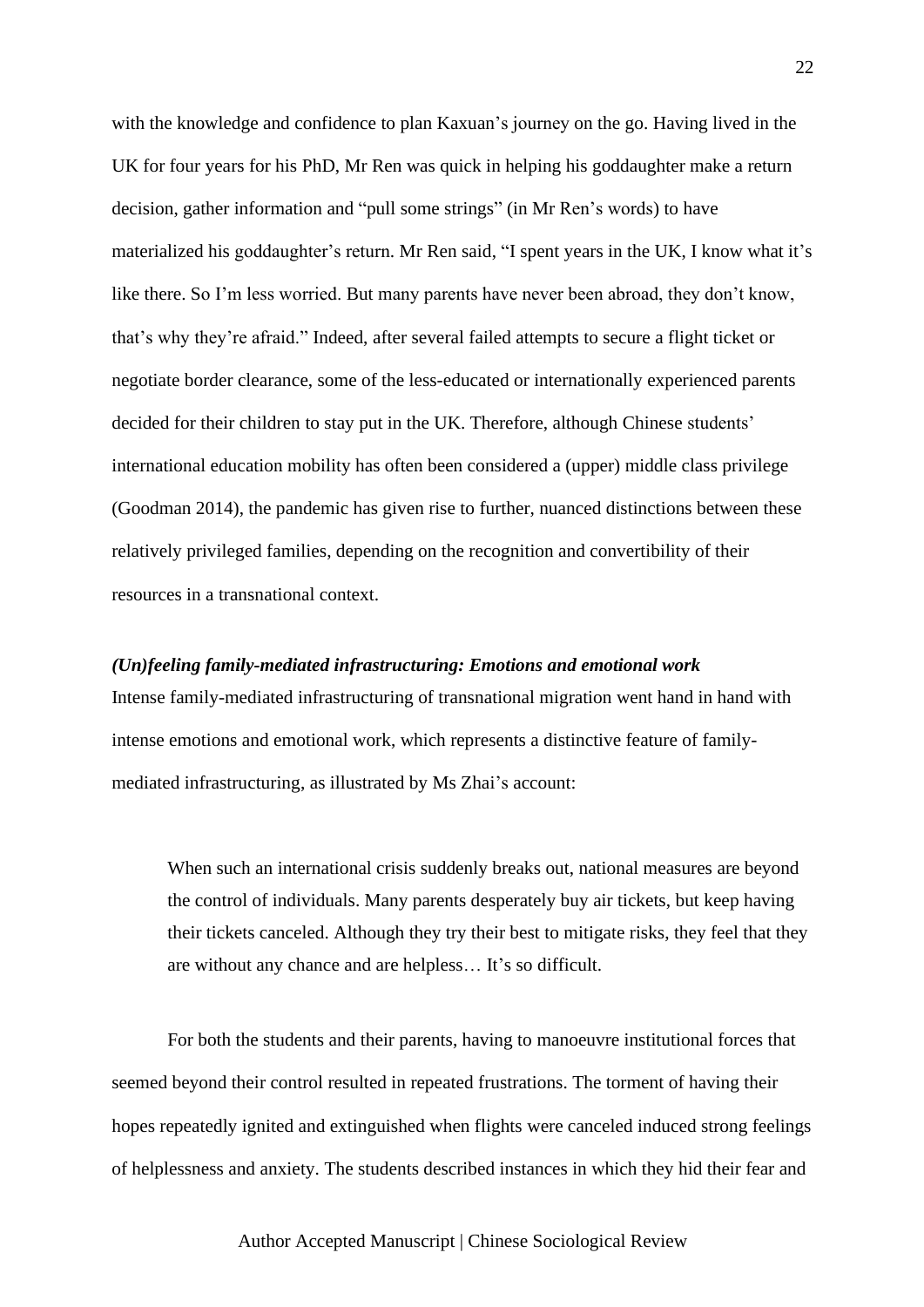anxiety from their parents. Nevertheless, as the parents kept such emotions to themselves and tried to appear calm, their emotional work often went unnoticed by their children. For example, when asked about how she thought her parents felt when her consecutive flights were canceled, Xuedang said:

I feel that they (i.e., her parents) must have made peace with it. After all, all our efforts (in getting tickets) have come to no avail… So maybe they think we should just let it be. (Female, Year 1)

However, in our interview with Xuedang's mother, she revealed that she consciously hid her frustration from Xuedang so that Xuedang could stay calm. To keep each other calm and sane, the students and their parents consciously modified their emotive expressions (e.g., downplaying worries and foregrounding concerns) in order to maintain a sense of normalcy. The sentiments of Xuedang's mother resonated with most of the other parents we interviewed. Ms Zhai's account was particularly revealing of the intricacies of the parents' emotional work: "Sometimes we cannot tell our son our feelings, because it would make him anxious. However, if I act as if nothing mattered, then it would appear strange to him." However, striking a fine balance between being emotionally calm, engaged and authentic was not always easy for the parents, as illustrated by Aiqing (female, Year 1):

I was very angry and upset every time my dad told me "whatever decision you make, we support you." I felt that such words were in effect making me shoulder all the risks and they (i.e., her parents) did not share the burden with me. After that I felt more indecisive and unsure about what I really wanted to do.

Aiqing's parents were by no means disengaged. In fact, they had lengthy discussions with Aiqing to analyze the pros and cons of different options in response to the crisis, and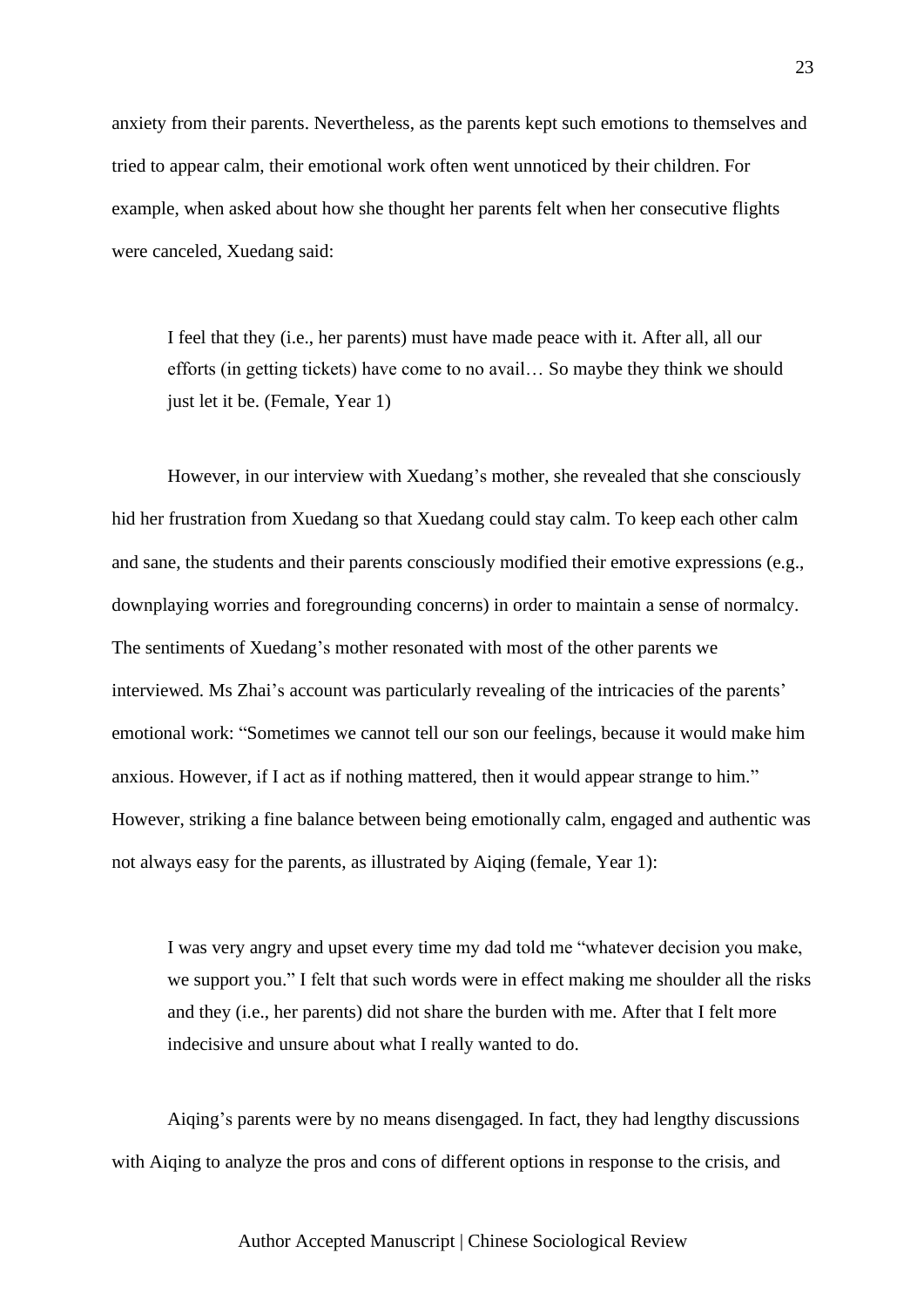then left the decision-making to their daughter. However, their lack of explicit emotive expression led Aiqing to believe that they shirked their parental responsibility. While the emotional work done by Aiqing's parents may have gone unnoticed by their daughter, others such as Xunyin were clearly aware of their parents' emotional work:

My parents don't want to disturb me with their questions. They feel that if they keep asking me questions, I'll be annoyed. So after they read or watched some news (about the pandemic in the UK) without knowing how trustworthy it was, they held back from asking for my opinion and kept the worry to themselves. Then they fall into a (vicious) cycle and get even more anxious. (Female, Year 1)

The emotional work performed by the students and their parents was partly driven by a need to reassure their broader family network such as concerned grandparents, as described by Ms Gao:

Some parents whose children are stranded abroad told me that both their children and the grandparents were very anxious. So for parents like us, we're having an excruciating time because we're caught in between. For me and my husband, it's better as our son doesn't give us pressure. Our parents, even when they suffer from insomnia, they wouldn't reveal their anxiety to us. Sometimes my son would leave messages in our family WeChat group when he bumps into difficulties. Even on such occasions, our parents wouldn't pressure us so that my husband and I can have an easier time.

Ms Gao's account suggests that parents may be placed under the dual burden of emotional work in front of both their children and other extended family members. Moreover, other family members such as grandparents may also perform a considerable amount of emotional work, particularly because they are often emotionally and financially invested in their grandchildren's upbringing and international education (Tu 2018). The family has long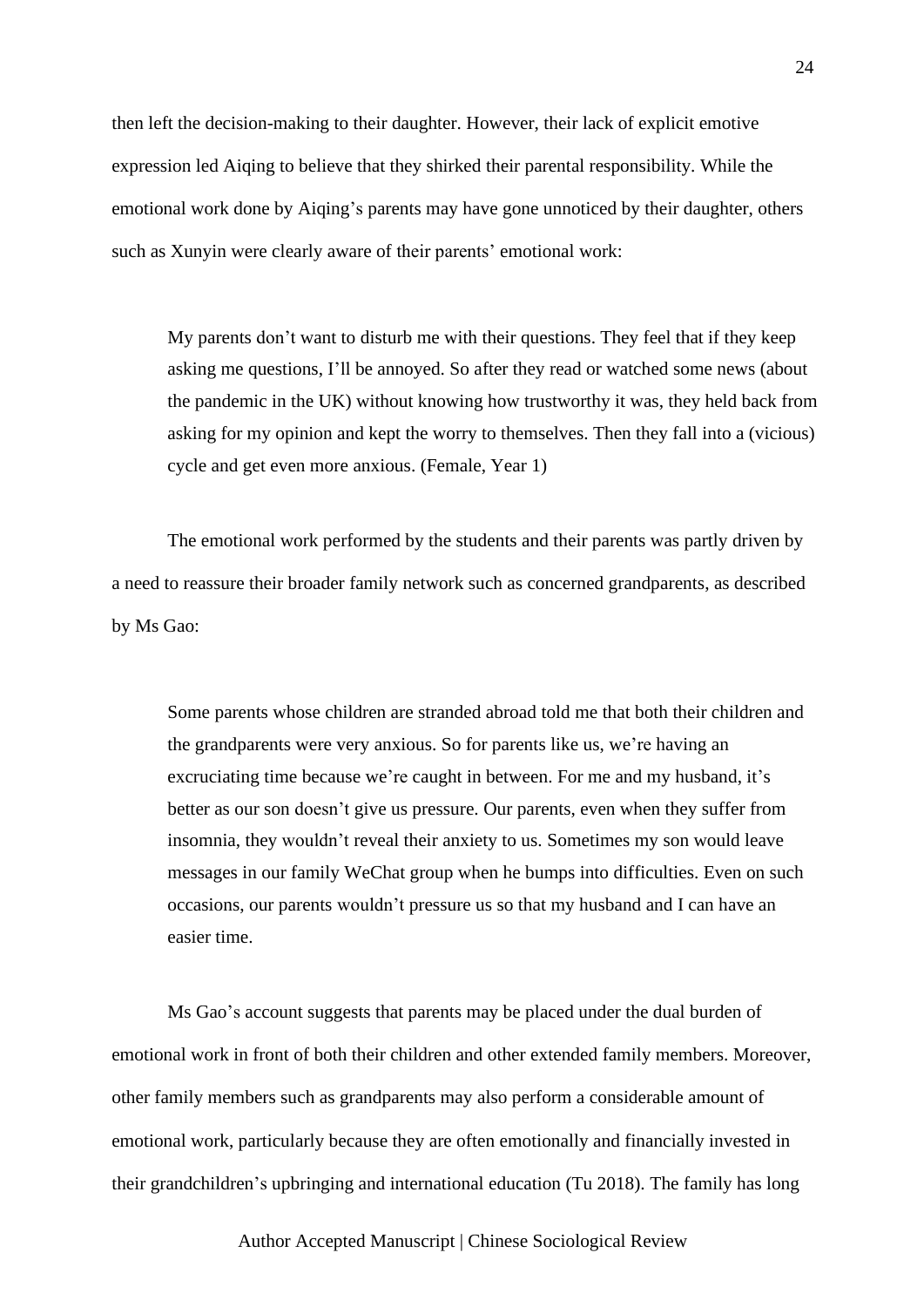been a place where the personal, the affectionate and the emotional hold sway. As vividly shown in our interviews, however, the process of family-mediated infrastructuring demanded the families to act "rational," "calm," and "cool headed." Our findings render visible the huge amount of emotional mobilization involved in family-mediated infrastructuring. As our respondents—both the students and their parents—were occasionally brought to tears during our interviews, our findings draw attention to the emotional vulnerability, in addition to the functional resilience, of transnational families during global crises such as the COVID-19 pandemic.

#### **Conclusions and discussion**

This article has explored how Chinese international students studying in the UK and their parents in China navigated transnational (im)mobilities during the COVID-19 pandemic. Focusing on the intersection between international (education) mobility and transnational parent-child relations, we have provided fresh insights into how Chinese international students and their parents made sense of the pandemic across nation-states, how they made migratory decisions regarding whether to remain in the UK or return to China, how they mobilized diverse forms of resource and family relationships to prepare for and enact their return migration to China, as well as the intricate and intense emotional work involved in these processes. Although the (im)mobility of international students during the pandemic has been subject to heated public debates, this article has offered one of the first sociological interventions in these debates.

Our findings reveal the severe disruption of transnational migration infrastructure during the COVID-19 pandemic, which was characterized by at least three features. First, institutions such as universities, border authorities, international transport and commercial agents that were constitutive of the pre–COVID-19 infrastructure were paralyzed by the pandemic. Second, the coordination between distinct institutions that brought the process of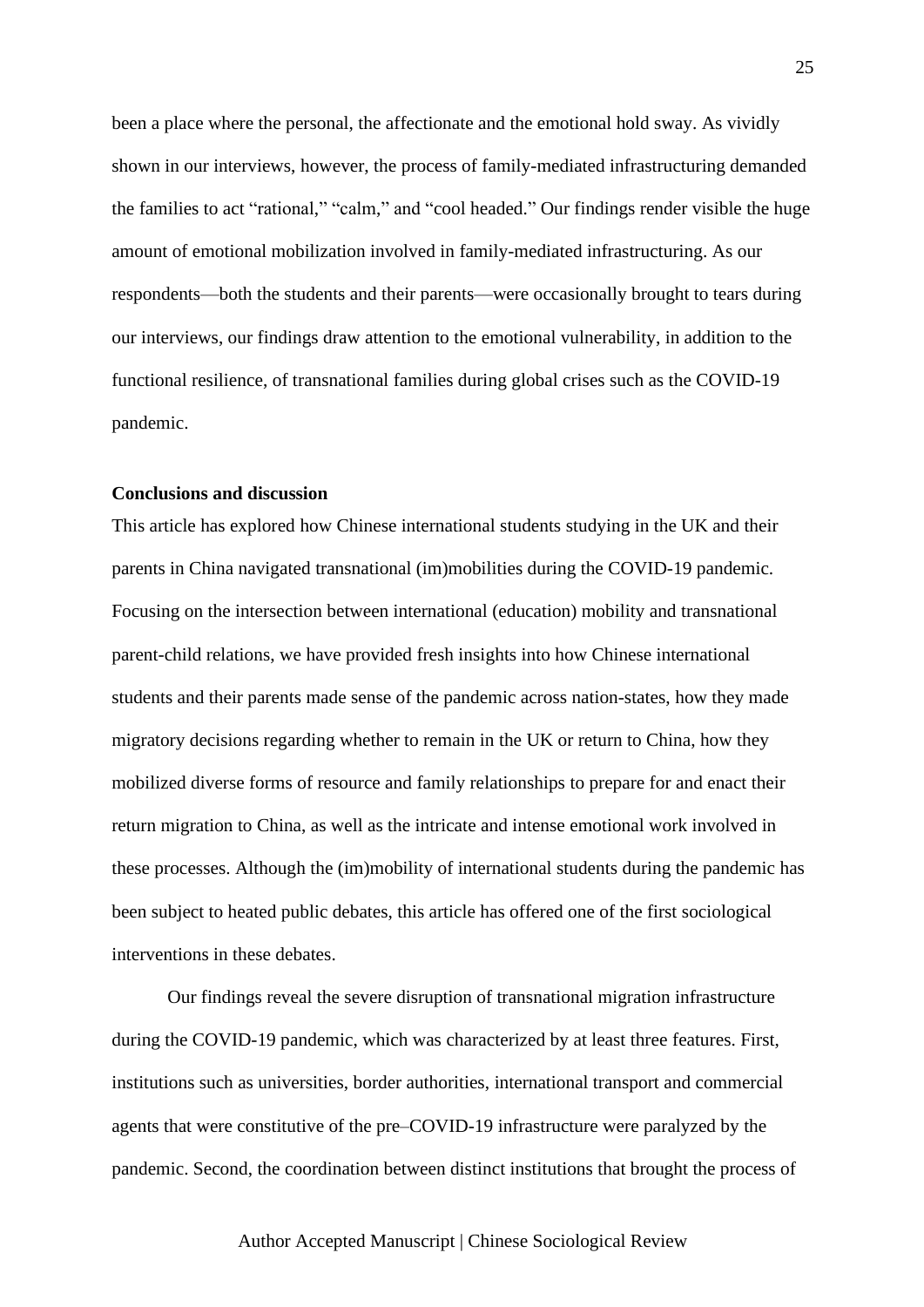migration infrastructuring to life was disrupted. Third, as different countries took a largely state-centered approach to tackle the pandemic, the disruption also entailed state actors' retreat from a transnational social space (Vertovec 2009). These developments have significantly squashed the transnational social space, resulting in the transnational double exclusion of Chinese international students. The infrastructural disruption has brought to the fore some of the taken-for-granted set-up required to sustain international migration.

Our study renders visible the pivotal role played by family relationships in infrastructuring transnational (im)mobility during the pandemic. In the context of infrastructural disruption, the resilience of family relationships is relied upon, as a diffuse collective strategy, to make up for paralyzed institutional infrastructures. Family-mediated infrastructuring of international migration involves close collaboration between family members in information gathering, synthesis and validation as well as the mobilization of multiple forms of economic, cultural and social resources. The process often involves intense, real-time and round-the-clock coordination between family members across transnational localities. Family-mediated infrastructuring has a unique self-serving, involuted quality (cf. Xiang and Lindquist 2014), in so far as family relationships are mobilized to sustain transnational (im)mobility and they are also sustained through transnational (im)mobility.

Family relationships have long played an important role in channeling people's (im)mobility motivation and behavior (Baldassar 2014; Fong 2011; Ma 2020; Wilding 2018). What renders family-mediated infrastructuring distinctive during the pandemic is a shift in the role of transnational families, from users of institutional infrastructure who are subject to institutional governance to proactive managers who coordinate, bridge and to some extent govern disjointed institutional acts (e.g., of airline, border authorities, and commercial agents). In this process, the individual-institution distinction is blurred, as transnational families become integrated into the institutional regime that establishes and maintains the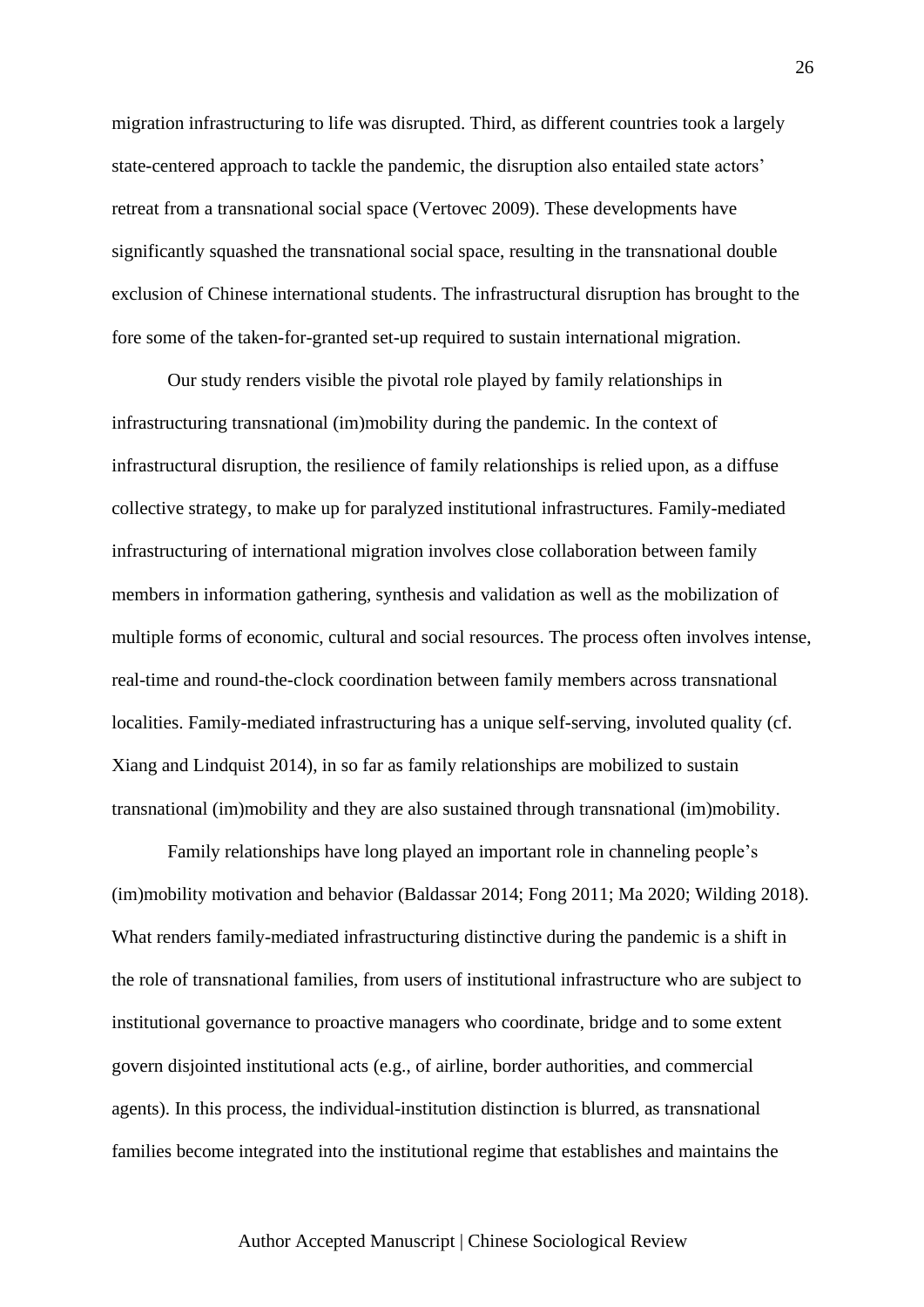means of (im)mobility as both the consumer and architect of the regime. This is qualitatively different from the role played by families in motivating or constraining (im)mobility in "normal" times (Baldassar 2014; Foner and Dreby 2011). As a result, the pandemic has brought to the fore the resilience of the intimate fabrics of transnationalism vis-à-vis the fragility of institution-brokered transnationalism.

Different from institution-brokered infrastructuring, family-mediated infrastructuring is also unique in the emotional work it involves and the emotional double-bind it entails for members of transnational families. The process of infrastructuring induces intense emotions such as anxiety, worry, frustration, and anger. Meanwhile, to keep the infrastructure functional, family members must also suppress their strong emotions to appear calm. Being pulled into opposite directions, transnational families often must strike a delicate balance between being emotionally authentic, engaged and composed to maintain a sense of intimacy between family members and to sustain the infrastructuring process at the same time. The emotional double-bind provides unique clues to highly dynamic relationships between family members in the infrastructuring process, as they constantly shift between multiple roles as collaborators, parents, children, and liability guarantors. Despite its functional resilience, family-mediated infrastructuring of transnational migration exposes transnational families to heightened emotional vulnerability and mental stress.

Family-mediated infrastructuring of transnational migration, as we have shown, represents a shift in the liability of risks associated with (im)mobilities from institutions to individual families (cf. Beck 2009). Echoing an emerging body of research (Kloet et al. 2020; Hu, 2020), our study uncovers the significant threat state-centered responses to the COVID-19 pandemic pose to the security and well-being of the transnationally mobile and their families. As individual families become the liable guarantor of risks and means of (im)mobility, transnational (im)mobility has become increasingly embedded in an unequal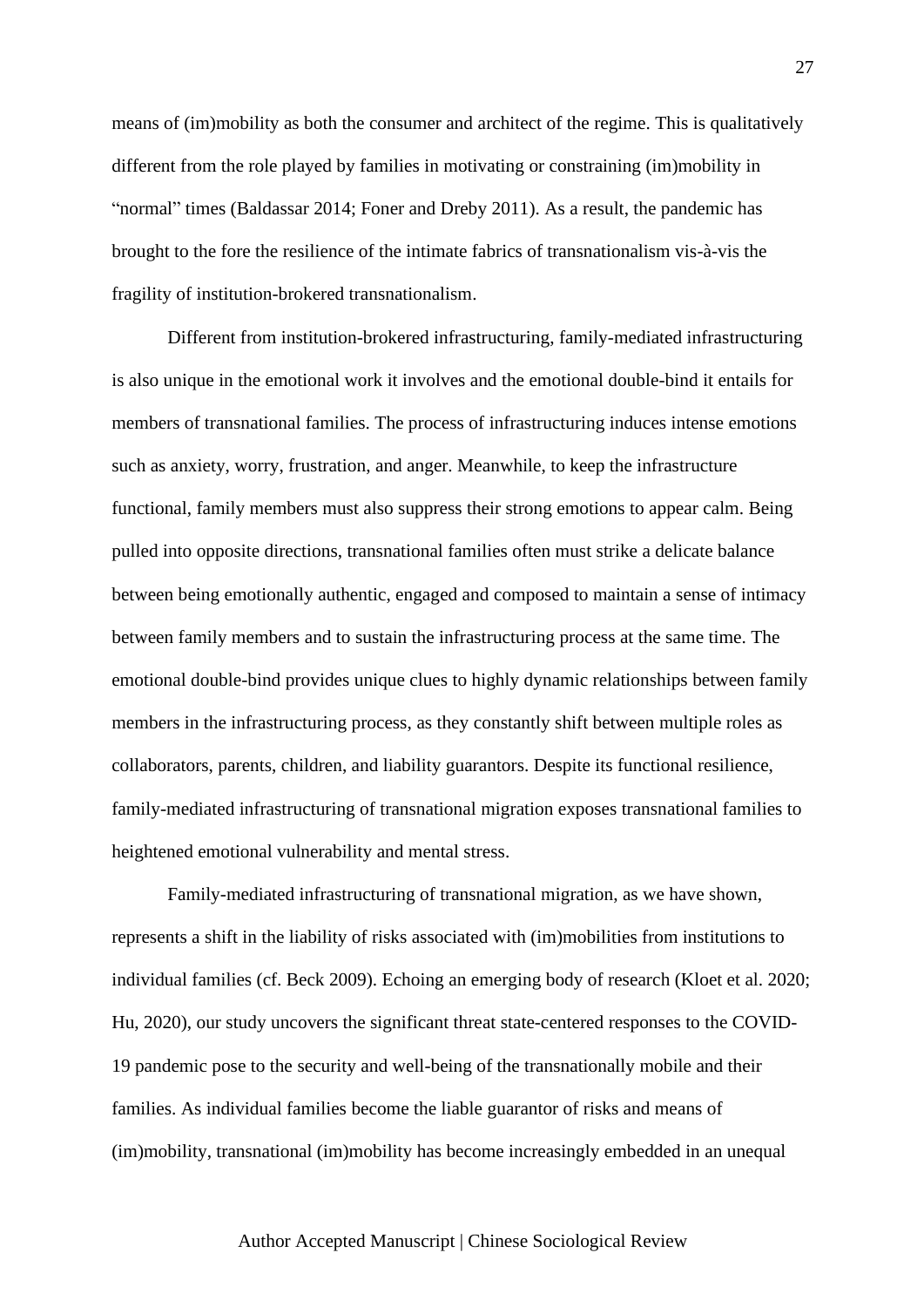terrain, in that the families' capability to be (im)mobile becomes closely anchored in their command of economic resources (e.g., buying expensive air tickets), cultural capital (e.g., gathering and processing information on a transnational scale), and social connections (e.g., securing trusted guardians for their children in the UK). Many international students are from relatively affluent and privileged families (Xu and Montgomery 2019; Xu 2020). However, our findings suggest that such privilege is closely embedded in and sustained by the architecture of global capitalism, whose malfunctioning during the pandemic has led to severe forms of social exclusion of the supposedly privileged. This prompts future scholars to rethink the constitution of transnational social inclusion and exclusion in the post-pandemic world.

The limitations of this study suggest a few promising directions of future research. First, while we focused on Chinese students in the UK, future research could expand the scope to focus on other major international education destinations such as the United States, Canada, and Australia. Second, the difficulty of securing a large number of paired interviews, although substantively informative in itself, prevented us from fully comparing and triangulating the perspectives of parents and children. Third, while we focused specifically on intergenerational parent-child relations, the dynamics of broad family and kin networks in family-mediated infrastructuring and potential gender difference in maternal versus paternal roles present some worthy areas for further exploration. Finally, while we have presented snapshots of the transnational (im)mobility of Chinese international students, further research could trace the students' long-term, ongoing experiences as the pandemic unfolds.

#### **Acknowledgements**

We are grateful to the Chinese students and parents for sharing their valuable experiences and views in this challenging time of the pandemic. We would like to thank the editor and anonymous reviewers for their constructive comments and suggestions. This research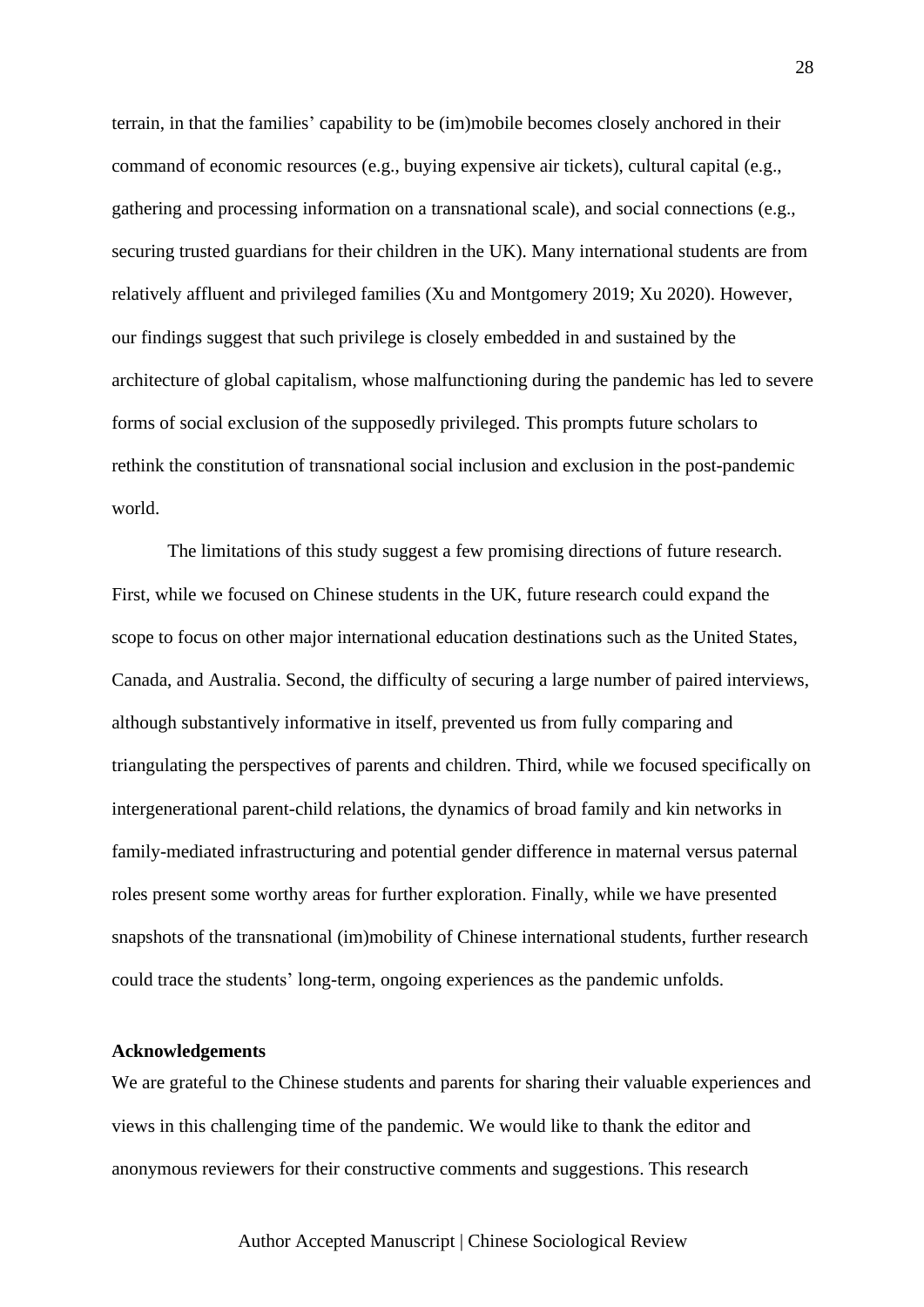received financial support from the National Social Science Fund of China [Grant 18CSH011].

#### **Notes**

- 1. The policy specifies that one airline can only operate one flight to/from a given country per week during the pandemic. See Civil Aviation Administration of China website for "Notice on Further Reducing International Passenger Flights during the Epidemic Prevention and Control Period." Accessed April 20: [http://www.caac.gov.cn/en/XWZX/202003/t20200326\\_201748.html](http://www.caac.gov.cn/en/XWZX/202003/t20200326_201748.html)
- 2. This is a 2+2 program. The student joined the UK element of their program as a Year 2 student, having completed two years' studies in China.
- 3. Hong Kong is a popular port of transit for our participants.

#### **References**

- Baldassar, Loretta. 2014. "Too Sick to Move: Distant 'Crisis' Care in Transnational Families." *International Review of Sociology* 24(3): 391–405.
- Beck, Ulrich. 2009. *World at Risk*. Cambridge: Polity Press.
- British Broadcasting Company. 2020. "Coronavirus: The World in Lockdown in Maps and Charts." April 7. [https://www.bbc.com/news/world-52103747.](https://www.bbc.com/news/world-52103747)
- Cebolla-Boado, Hector, Hu, Yang, and Soysal, Yasmin. 2018. "Why Study Abroad? Sorting of Chinese Students across British Universities." *British Journal of Sociology of Education* 39(3): 365–380.
- Chakraborty, Indranil, and Prasenjit Maity. 2020. "COVID-19 Outbreak: Migration, Effects on Society, Global Environment and Prevention." *Science of the Total Environment* 138882.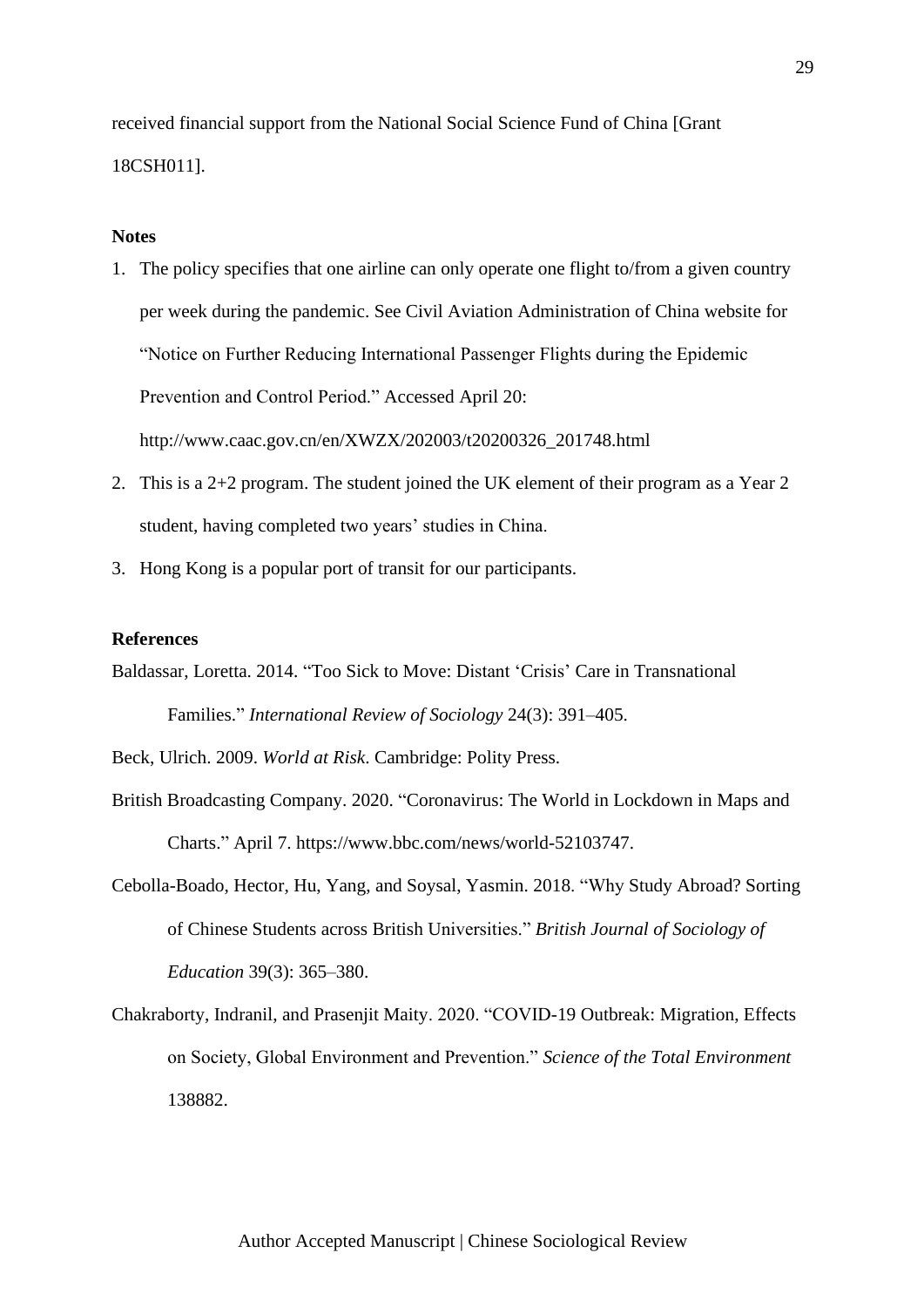- Comfort, Louise K. 2005. "Risk, Security, and Disaster Management." *Annual Review of Political Science* 8(1): 335–56.
- Cook, Nancy, and David Butz. 2016. "Mobility Justice in the Context of Disaster." *Mobilities* 11(3):400–419.
- Cooper, Marianne. 2014. *Cut Adrift: Families in Insecure Times*. University of California Press.
- Cornelson, Kirsten, and Boriana Miloucheva. 2020. *Political Polarization, Social Fragmentation, and Cooperation during a Pandemic*.
- Davidson, Helen, and Peter Beaumont. 2020. "China Coronavirus Cases May Have been Four Times Official Figure, Says Study." *The Guardian*, April 23. [https://www.theguardian.com/world/2020/mar/19/chinas-coronavirus-lockdown](https://www.theguardian.com/world/2020/mar/19/chinas-coronavirus-lockdown-strategy-brutal-but-effective)[strategy-brutal-but-effective.](https://www.theguardian.com/world/2020/mar/19/chinas-coronavirus-lockdown-strategy-brutal-but-effective)
- Esping-Andersen, Gøsta, Duncan Gallie, Anton Hemerijck, and John Myles. 2002. *Why We Need a New Welfare State*. Oxford: Oxford University Press.
- Floristella, Angela Pennisi di Floristella. 2016. "Dealing with Natural Disasters." *The Pacific Review* 29(2): 283–305.
- Foner, Nancy, and Joanna Dreby. 2011. "Relations between the Generations in Immigrant Families." *Annual Review of Sociology* 37: 545–564.
- Fong, Vanessa. 2011. *Paradise Redefined: Transnational Chinese Students and the Quest for Flexible Citizenship in the Developed World*. CA: Stanford University Press.

Graham-Harrison, Emma, and Lily Guo. 2020. "China's Coronavirus Lockdown Strategy: Brutal but Effective." *The Guardian*, March 19. [https://www.theguardian.com/world/2020/apr/23/china-coronavirus-cases-might](https://www.theguardian.com/world/2020/apr/23/china-coronavirus-cases-might-have-been-four-times-official-figure-says-study)[have-been-four-times-official-figure-says-study.](https://www.theguardian.com/world/2020/apr/23/china-coronavirus-cases-might-have-been-four-times-official-figure-says-study)

Goodman, D. S. G. (2014). *Class in Contemporary China*. Cambridge: Polity.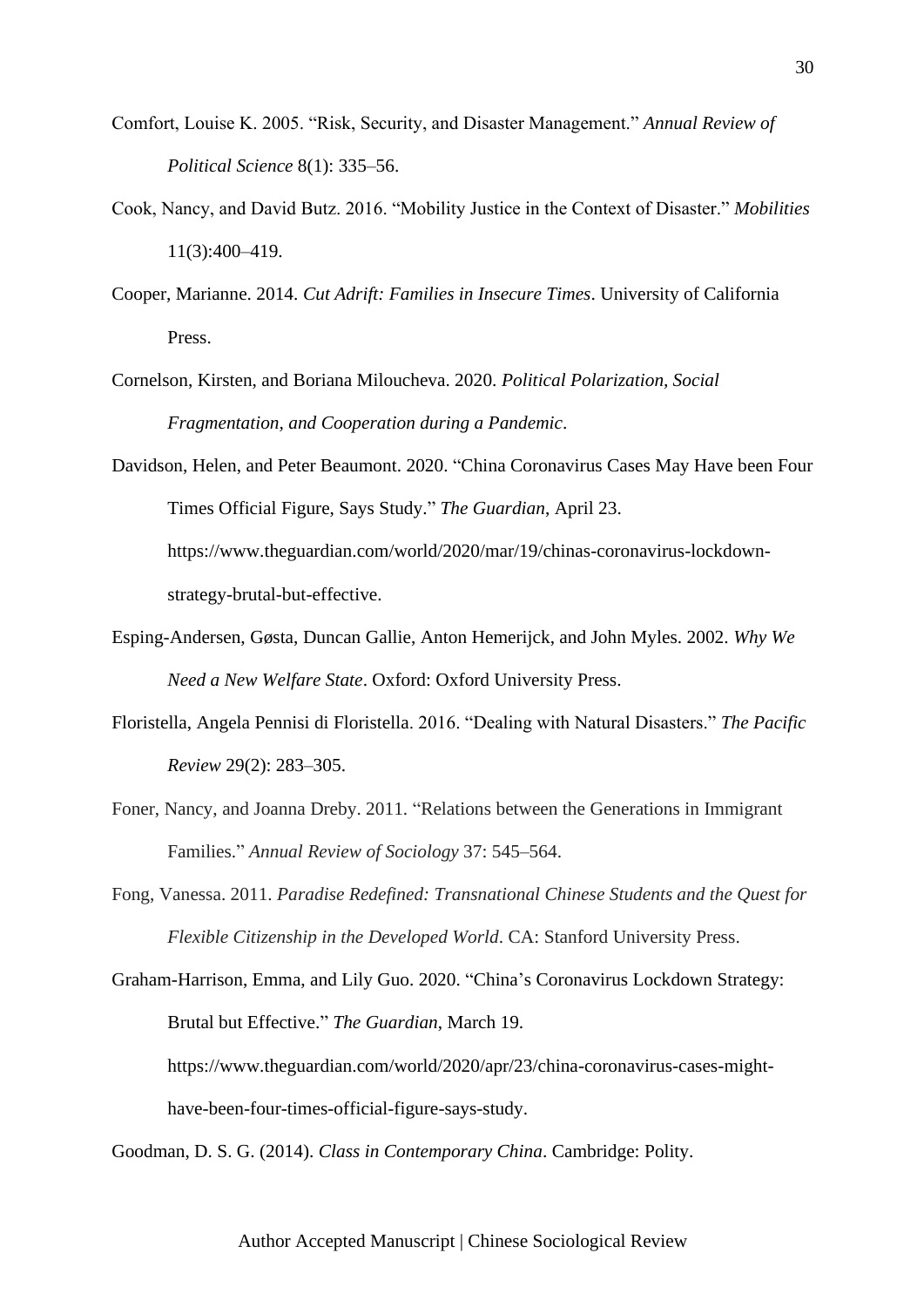Horton, Lynn. 2012. "After the Earthquake: Gender Inequality and Transformation in Post-Disaster Haiti." *Gender & Development* 20(2): 295–308.

- Horton, Richard. 2020. "Offline: COVID-19—a reckoning." *The Lancet* 395 (10228). doi: 10.1016/s0140-6736(20)30669-3.
- Hu, Y. 2020. "Intersecting Ethnic and Native–Migrant Inequalities in the Economic Impact of the COVID-19 Pandemic in the UK." *Research in Social Stratification and Mobility*, *68*,<https://doi.org/10.1016/j.rssm.2020.100528>
- Hu, Yang, and Jacqueline Scott. 2016. "Family and Gender Values in China: Generational, Geographic, and Gender Differences." *Journal of Family Issues* 37(9): 1267–1293.
- Janghorban, Roksana, Robab Latifnejad Roudsari, and Ali Taghipour. 2014. "Skype Interviewing: The New Generation of Online Synchronous Interview in Qualitative Research." *International Journal of Qualitative Studies on Health and Well-being* 9: 1.
- Kloet, Jeroen de, Jian Lin, and Yiu Fai Chow. 2020. "'We Are Doing Better': Biopolitical Nationalism and the COVID-19 Virus in East Asia:" *European Journal of Cultural Studies*. doi: 10.1177/1367549420928092.

Kraemer, Moritz UG, Chia-Hung Yang, Bernardo Gutierrez, Chieh-Hsi Wu, Brennan Klein,

David M. Pigott, Louis Du Plessis, et al. 2020. "The Effect of Human Mobility and Control

Measures on the COVID-19 Epidemic in China." *Science* 368 (6490): 493–497.

- Lan, Shanshan. 2019. "State-Mediated Brokerage System in China's Self-Funded Study Abroad Market." *International Migration* 57(3): 266–279.
- Le Dé, Loïc, J. C. Gaillard, Wardlow Friesen, Meressapinni Pupualii, C. Brown, and A. Aupito. 2016. "Our Family Comes First: Migrants' Perspectives on Remittances in Disaster." *Migration and Development* 5(1): 130–148.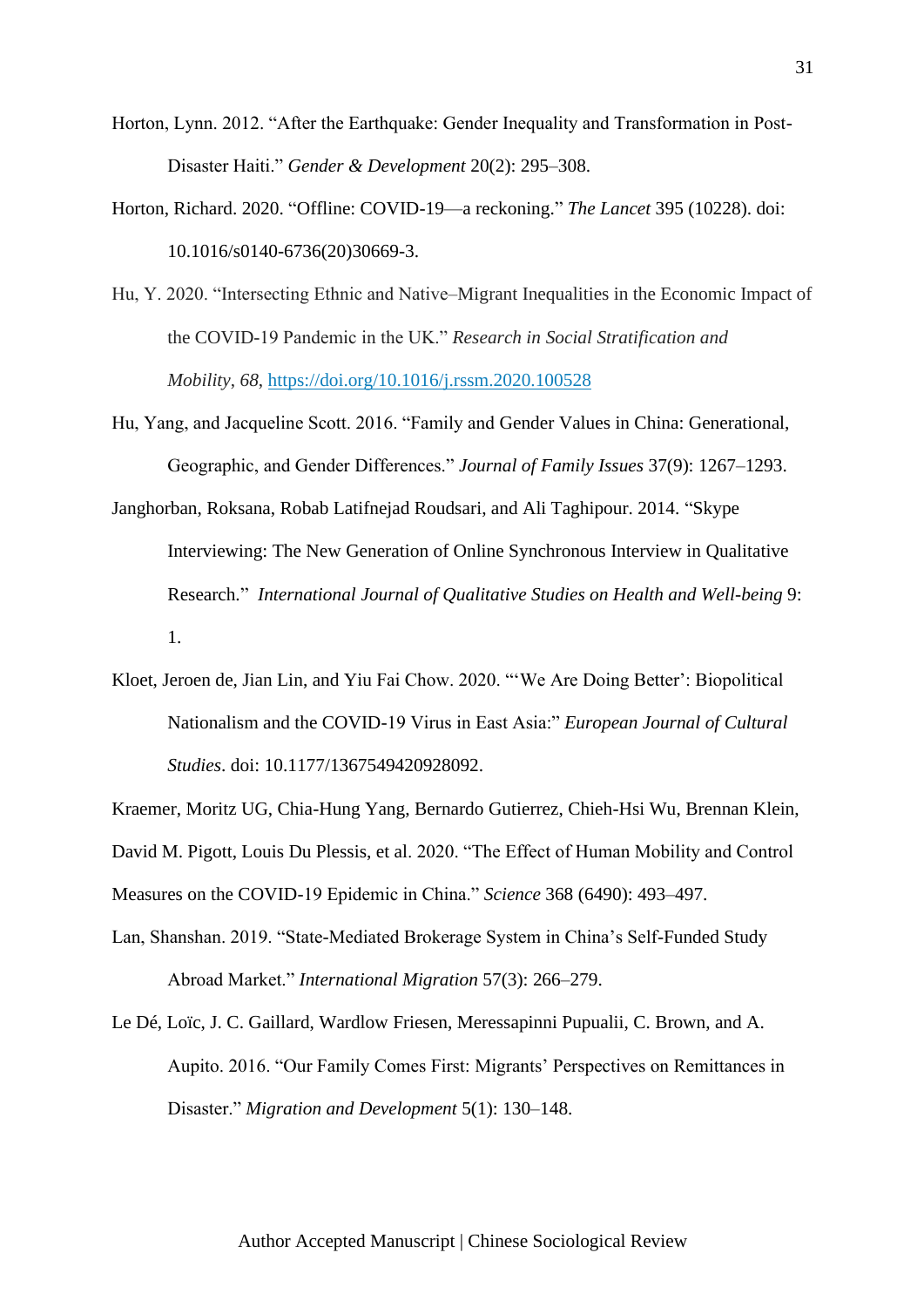- Lin, Weiqiang, Johan Lindquist, Biao Xiang, and Brenda Yeoh. 2017. "Migration Infrastructures and the Production of Migrant Mobilities." *Mobilities* 12(2): 167–74.
- Loebach, Peter. 2016. "Space and a Damaged Place: Philippine Migrant Transnational Engagement Following the Guinsaugon Landslide Disaster." *Population, Space and Place* 22(6): 526–538.
- Ma, Yingyi. 2020. *Ambitious and Anxious: How Chinese College Students Succeed and Struggle in American Higher Education*. NY: Columbia University Press.
- Sapat, Alka, and Ann-Margaret Esnard. 2012. "Displacement and Disaster Recovery: Transnational Governance and Socio-Legal Issues Following the 2010 Haiti Earthquake." *Risk, Hazards & Crisis in Public Policy* 3(1): 1–24.
- Silverstein, Merril, and Vern L. Bengtson. 1997. "Intergenerational Solidarity and the Structure of Adult Child-Parent Relationships in American Families." *American Journal of Sociology* 103(2): 429–60.
- Stevenson, Alexandra, and Tiffany May. 2020. "Coronavirus Strands China's Students, in a Dilemma for Beijing." June 6.

https://www.nytimes.com/2020/04/05/world/asia/coronavirus-china-students.html

- Solomon, Susan D., Milagros Bravo, Maritza Rubio-Stipec, and Glorisa Canino. 1993. "Effect of Family Role on Response to Disaster." *Journal of Traumatic Stress* 6(2): 255–269.
- Tu, Mengwei. 2018. *Education, Migration and Family Relations Between China and the UK: The Transnational One-Child Generation*. Bingley: Emerald.
- Tu, Mengwei. 2019. "The Transnational One-Child Generation: Family Relationships and Overseas Aspiration between China and the UK." *Children's Geographies* 17(5): 565–577.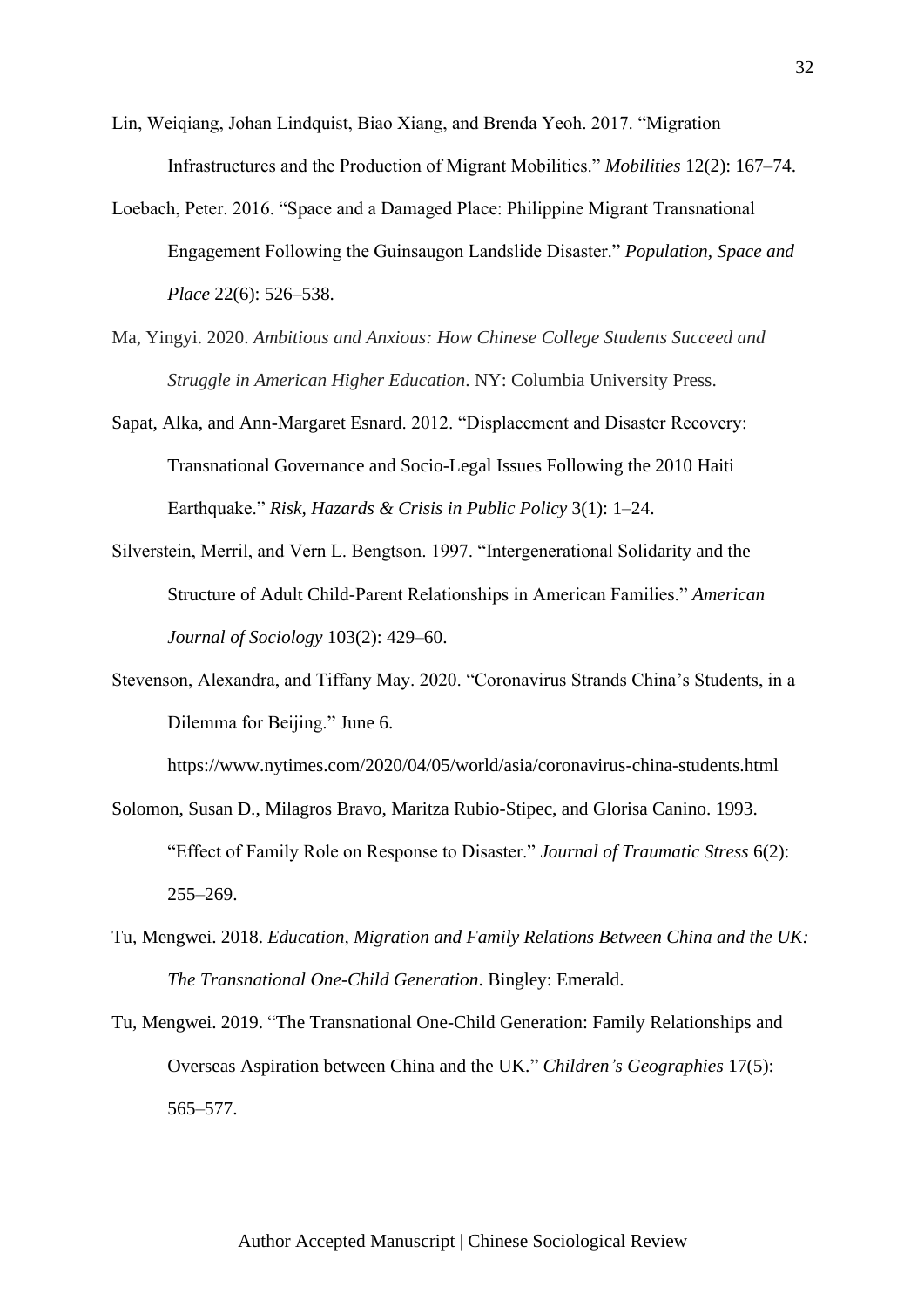- United Nations Educational, Scientific and Cultural Organization (UNESCO). 2020. "Global Flow of Tertiary-Level Students." *United Nations Educational, Scientific and Cultural Organization*. Accessed April 20. http://uis.unesco.org/en/uis-student-flow.
- UK Government. 2020. "Coronavirus (COVID-19) in the UK." Accessed June 27. [https://coronavirus.data.gov.uk/#category=nations&map=case.](https://coronavirus.data.gov.uk/#category=nations&map=case)

Vertovec, Steven. 2009. *Transnationalism*. Abingdon: Routledge.

Weber, Max. 2009 (1915). *The Theory of Social and Economic Organization*. New York: Simon and Schuster.

Wilding, Raelene. 2018. *Families, Intimacy and Globalization*. London: Palgrave.

- Xiang, Biao, and Johan Lindquist. 2014. "Migration Infrastructure." *International Migration Review* 48(1): 122-148.
- Xinhua News. 2020. "WHO Expert Praises China's COVID-19 Containment Measures." March 6. [http://www.xinhuanet.com/english/2020-03/06/c\\_138849519.htm.](http://www.xinhuanet.com/english/2020-03/06/c_138849519.htm)
- Xu, C. Linging, and Catherine Montgomery. 2019. "Educating China on the Move: A Typology of Contemporary Chinese Higher Education Mobilities." *Review of Education* 7(3): 598–627.
- Xu, C. Lingling. 2020. "Time, Class and Privilege in Career Imagination: Exploring Study-to-Work Transition of Chinese International Students in UK Universities through a Bourdieusian Lens." *Time & Society*. Online first: 10.1177/0961463x20951333.
- Young, Michael. 1954. "The Role of the Extended Family in a Disaster." *Human Relations* 7(3): 383–91.